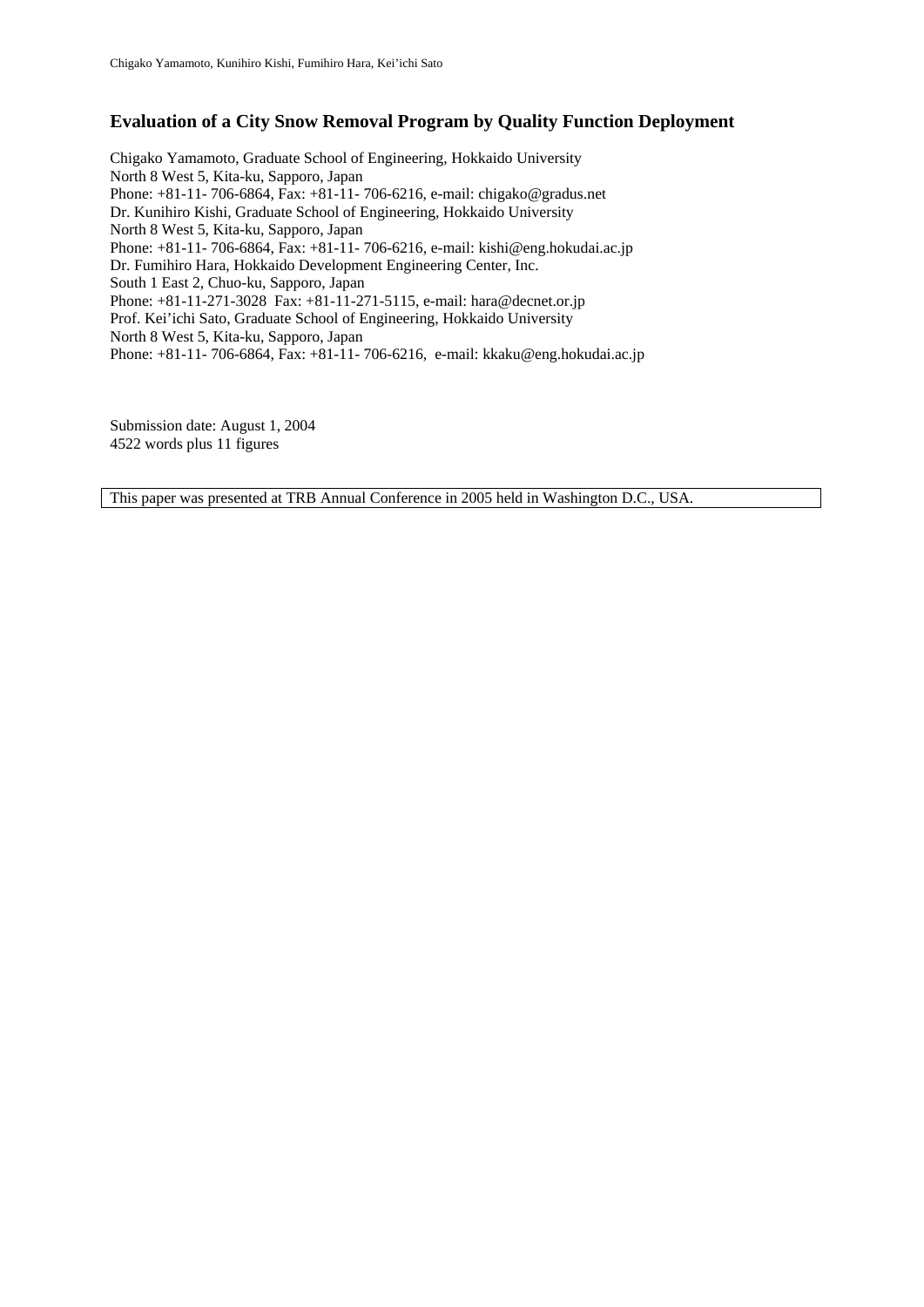### Abstract

In Sapporo (Japan), annual snowfall often exceeds 5 meters. Residents identified snow removal as their leading concern for the past 26 years, and their overall satisfaction with it is low despite the great sums the city spends on snow removal. Budget constraints prevent the city from raising expenditures on snow removal. Consequently, more efficient and effective removal is required if the city is to improve its residents' satisfaction. The authors considered the low satisfaction to arise from a discrepancy between snow removal service provided and that needed by the residents, i.e., the snow removal items and quality do not address user needs. We examined the application of Quality Function Deployment (QFD) to the design of snow removal that could incorporate customer perspectives. QFD, a design method extensively used in manufacturing, services and other industries, is based on the philosophy of designing a product by converting market needs into the technical aspects required for the product to meet those needs. A transportation behavior survey of businesses located in the city evaluated how businesses regard the current snow removal services. Analysis enabled us to identify snow removal items that are not provided, and certain snow removal levels of service that need to be changed. QFD successfully converted the needs of residents into items and qualities of snow removal that could be used in the design of a snow-removal program and in evaluation of the current snow removal's ability to meet resident needs.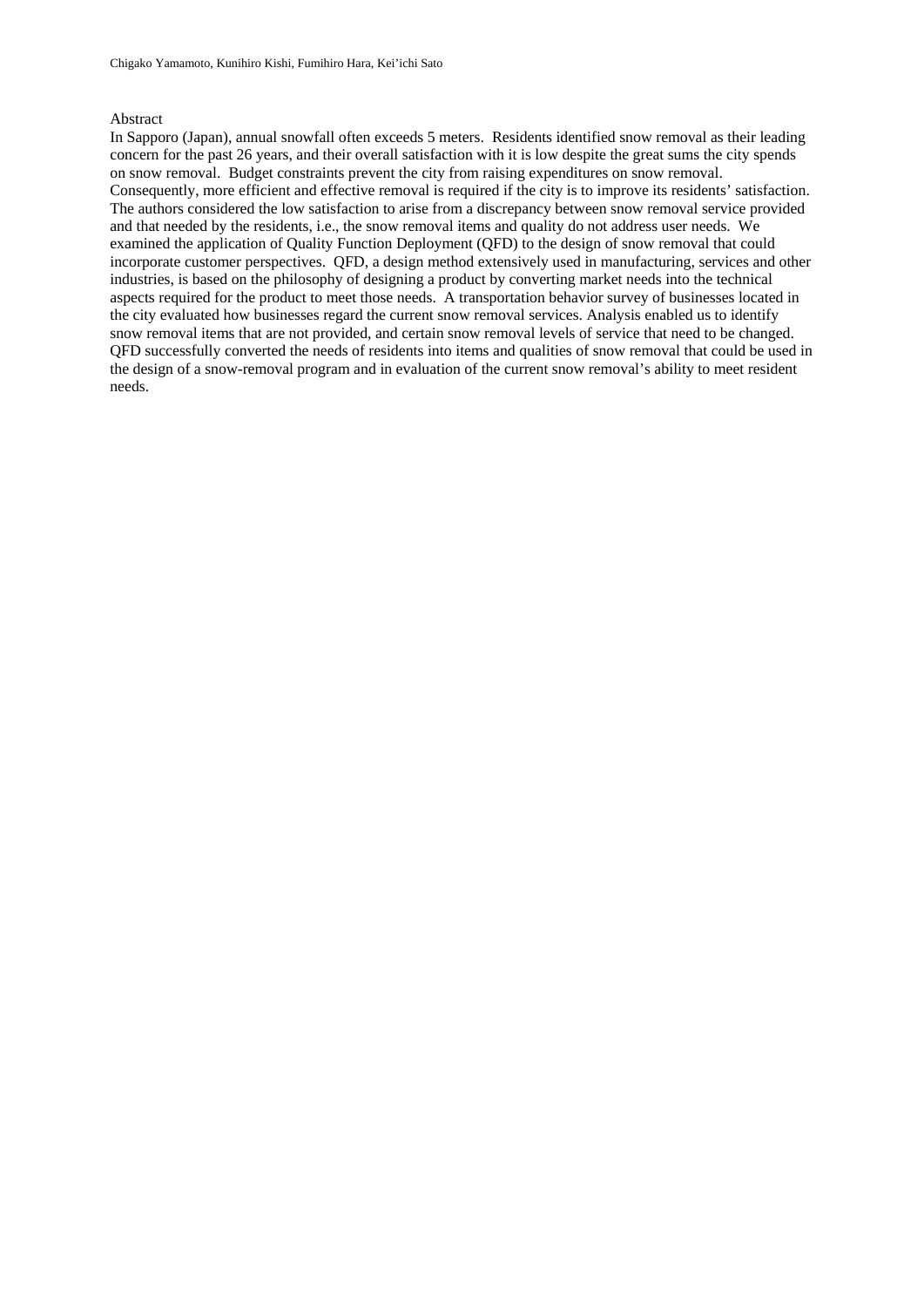### **I. INTRODUCTION**

Sapporo is one of the snowiest cities of its size in the world. The capital of Hokkaido, Japan's northernmost prefecture, Sapporo often records annual snowfall in excess of 5 meters (Figure 1) (*1*).

In the three decades from 1965, the population more than doubled from 82 thousand to 1.75 million. Vehicle ownership jumped from 83 thousand vehicles in 1995 to 94 thousand vehicles in 2000 and continues to grow. However since peaking in 1997, the gross product of the city has been declining. Both local tax revenue and central government funding are expected to shrink, despite growing demands for various social services and overall growth of the city's fiscal obligations.

 Despite the great sums spent on snow removal (US\$15.2 billion in FY 2002 (Figure 1)), overall satisfaction with snow removal is low. Residents identified it as the leading concern for the past 26 years in the city's annual opinion poll *(2)*. Budget constraints do now allow the city to raise expenditures on snow removal toward improving overall service levels. Consequently, more efficient and effective snow removal is required if the city is to improve the residents' satisfaction.

 The authors attributed the low satisfaction to a discrepancy between snow removal service and snow removal needs. We examined the feasibility of applying Quality Function Deployment (QFD) *(3)* to the design of snow removal that would incorporate the customers' perspective.

 QFD is a design method extensively used in manufacturing, services and other industries. It is based on the philosophy of designing a final product by converting market needs into the technical aspects required for the product to meet those needs. Because snow removal is a service, albeit a public sector one, QFD has the potential to be applied in a manner similar to its use in evaluating private sector services.

 In designing a new product, the focus is put on a specific market segment, the "expected customers." We followed that custom, focusing on "businesses" as the target market segment. A transportation behavior survey was made of businesses located in the city, to evaluate how businesses regard current snow removal services. We report our attempt to use QFD to convert the needs of residents into items and qualities of snow removal toward designing a snow-removal program and evaluating how well the current snow removal meets resident needs.

## **II. QFD**

#### **(1) History and Outline**

After the Second World War, statistical quality control (SQC) was used extensively in the chemical industry in Japan. In that case, QC focused on the production process, because once a plant is established, the quality of its products is secured by SQC of production. From the 1960s onward, manufacturing industries represented by the automotive sector grew rapidly. New models were introduced in rapid succession, and QC shifted from SQC to total quality control (TQC).

These were the formative years of applying quality deployment (QD) to product development. Bridgestone Tire was one of many companies that attempted to use QD for this purpose. When Shigeru Mizuno and Yuji Akao published *Quality Function Deployment* in 1978, it provided a groundbreaking theoretical framework for QFD. They advocated using QFD to secure product quality at every phase of production, from the earliest stages of design through the final phases of development. Since then, many companies have been using QFD, including Mitsubishi Heavy Industries, Komatsu and Panasonic. QFD has been registered in Japan Industrial Standard (JIS 9-9025) as a recommended QC tool. Japan Science and Technology Association and Japanese Standard Association host regular educational seminars and publish textbooks and computer software on QFD. In addition, numerous private consultants host QFD seminars and publish QFD software, including dedicated software, for each business category.

In the U.S., QFD gained widespread attention when presented in *The Journal of Quality Control* in 1983. QFD has been widely used by U.S. businesses, such as 3M, Boeing, Hewlett Packard and IBM. Even the Big Three automakers selected QFD as a standard QC tool *(4)*. In the U.K., the University of Sheffield has been studying QFD. Businesses that have introduced QFD include Rover *(5)*. In Brazil, Marcio Tavares of Global Transporte Oceanico S.A. has used QFD for Environmental Strategy Management.

These examples show how widespread QFD has become. It has been established as a rational tool for product development planning in which the final product reflects customer needs. Services can be considered one such "product."

#### **(2) Definitions**

QFD is defined as the conversion of customer needs into the technical features of a product such that the product realizes customer requirements, and the systematic deployment of relationships between qualities of various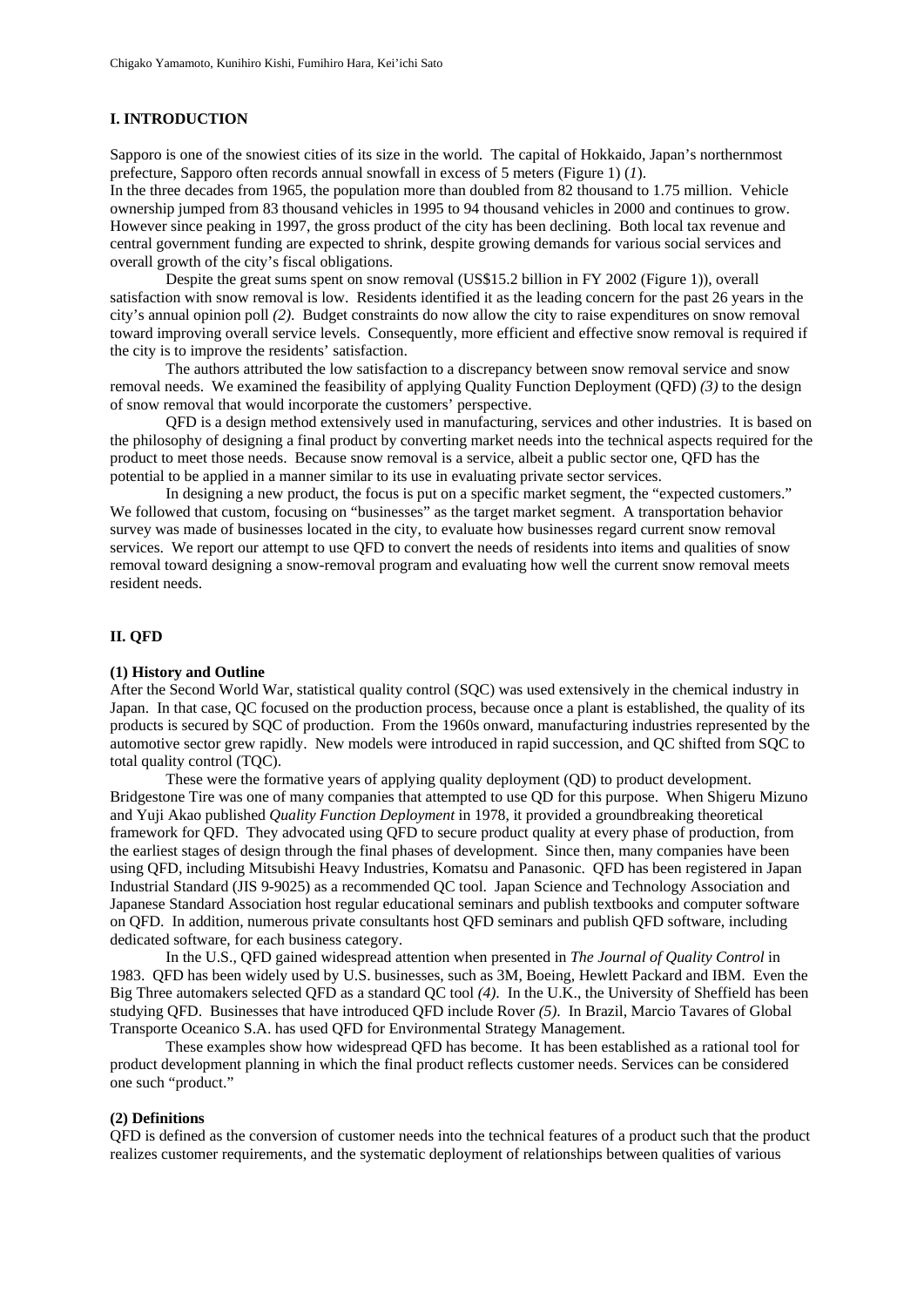parts/phases *(3)*. Unlike SQC, data used in QFD are described as "language." (For definitions of other important QFD terms, refer to this paper's glossary.)

In Figure 2, the left triangle indicates the "customer." It is a "Deployment Diagram of Quality Requirements" that clarifies the Quality Requirements of customers based on the voices of customers (VOC). The triangle at the top indicates "technology." It is a "Deployment Diagram of Technical Elements." The Quality Table converts Quality Requirements to Technical Elements and is often called House of Quality (HOQ), from its shape.

One of the benefits of using QFD is that it provides a quality assurance system that includes the development phase of a new product, thereby reducing the development lead-time of a new product by designing it such that the quality addresses the VOC. This allows QFD users to take adequate product liability measures and to meet requirements of the ISO 9000 series and ISO 14000.

## **(3) QFD Procedures**

Figure 2 shows a HOQ, which is a visual presentation of QFD procedures and their flow.

*1) Identify the Services to be Provided*  This is self-explanatory.

## *2) Collect VOC*

Data on VOC and attributes of the customers are collected by descriptive user questionnaire or interview survey from company records, claim reports and opinions by sales personnel.

### *3) Develop a Scenario*

Through various combinations of "WHO", "WHEN" and "WHERE," use of the product is imagined.

### *4) Convert VOC into Required Items*

Analyze the "true requirements" of customers using a VOC breakdown, and then integrate them with each other.

## *5) Convert Required Items into Quality Requirements*

Find a clear (unambiguous) expression of quality to describe a Required Item.

### *6) Deploy Quality Requirements*

Break down the customer's Quality Requirements and integrate them using the KJ Method or other affinity method. Develop a Deployment Diagram of Quality Requirements.

### *7) Determine the Weight for Each Quality Requirement*

Obtain weights by questionnaire (5-level evaluation of Quality Requirements, AHP, etc.) or by duplication of frequencies of the item in VOC. Assign them 5 or 9 weights.

### *8) Plan Quality Levels for Each Quality Requirement.*

Select "sales points" of the new products from Quality Requirements. Set "Planning Quality Levels." Calculate the "Level-up ratio" by dividing "Planning Quality Levels" with "Current Quality Level."

### *9) Convert Quality Requirements into Quality Elements*

Determine what technical elements satisfy the Quality Requirements of the customer (or the market).

### *10) Deploy Quality Elements*.

Group the Quality Elements by KJ Method or other affinity method. Develop a Deployment Diagram of Quality Elements.

## *11) Make a Matrix of Quality Requirements vs. Quality Elements (Quality Table)*

Make a matrix to convert weights of Quality Requirements to those of Quality Elements. Compare the strength of relationship between each Quality Requirement and Quality Element. Assign the strengths of the relationships between each Quality Requirement and Quality Element with double circle (strength of 5), single circle (strength of 3), triangle (strength of 1), or nothing (strength of 0).

## *12) Check the Quality Table*

Determine whether there are any Quality Requirements that have no corresponding Quality Element.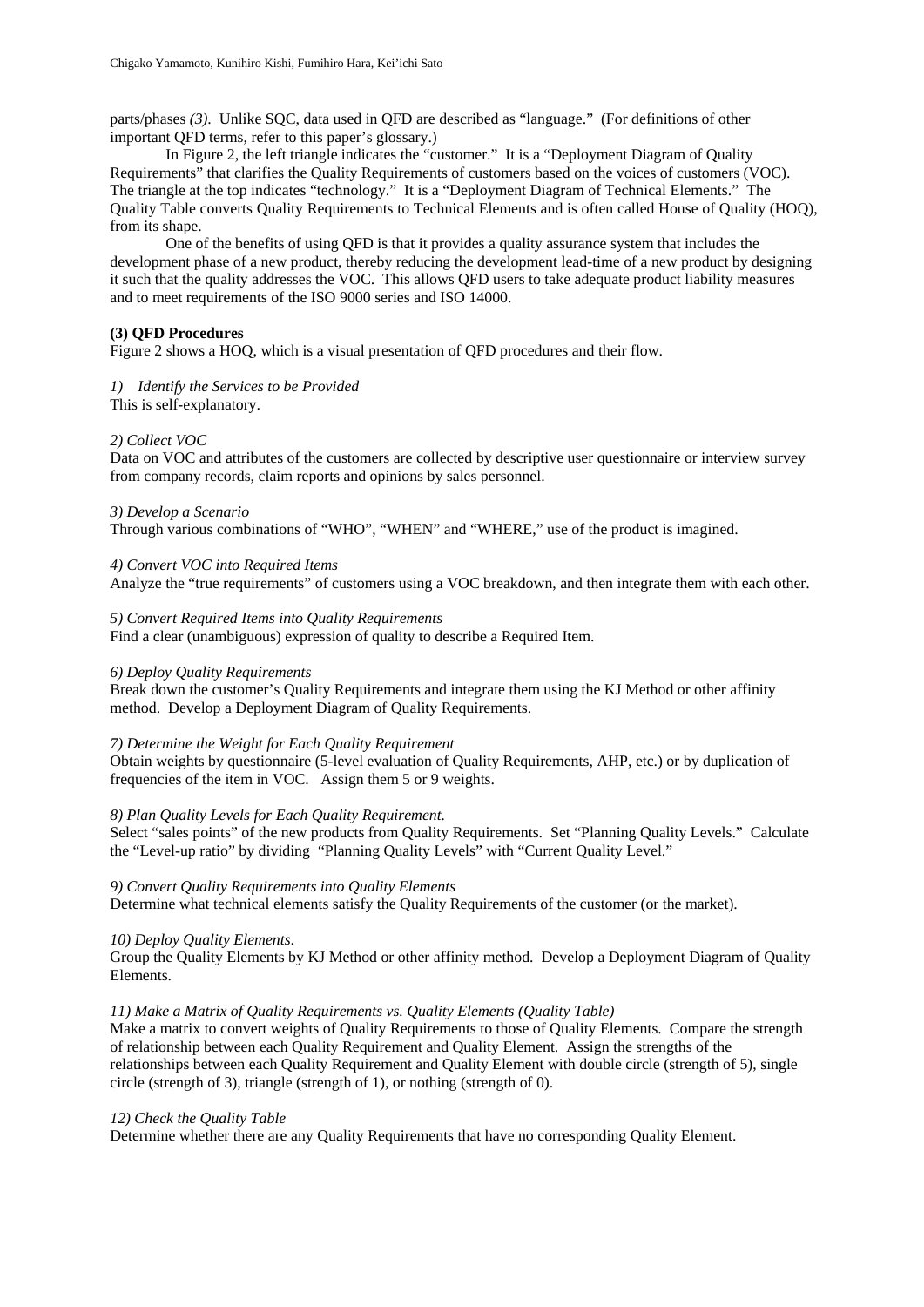*12) Convert the Weights of Quality Requirements into the Weights of Quality Elements* 

The weights given to Quality Requirements in 7) above are converted to the weights of Quality Elements and are shown at the bottom of the table.

#### **III. QFD OF A CITY'S SNOW REMOVAL PROGRAM**

#### **(1) Survey Outline**

In collecting VOC data, we focused on the transportation behavior of businesses, because they are central to the economic well being of the community.

A Winter Transportation Behavior Survey was given to the person in each business who is responsible for traveling to the bank and to the client to collect money and make payments. The survey day was Feb. 25, 2004 (Thursday). Such personnel were selected because in Japan, the  $25<sup>th</sup>$  is second-busiest day of the month (after the last day of the month) for personnel in charge of money matters, so their transportation behavior is expected to remain largely unchanged from season to season, and because every business has such personnel.

Questionnaires (Figure 3) were posted (45 questionnaires) or handed out (568 questionnaires) to businesses in Sapporo from Feb. 20 to 23, 2004. Respondents numbered 259, for a response rate of 45.6% (Table 2).

### **(2) Collection of VOC**

The survey asked the respondents to record their transportation behavior on a trip-by-trip basis. A trip that took longer on the survey date than in summer was said to incur a "winter delay." Respondents who reported such delay were asked to write down the reasons, which were used as the VOC.

Our previous winter transportation survey of businesses (2002) clarified that "efficiency reduction of business activities due to winter delay" is the second most problematic winter traffic issue for businesses, after "increased danger of traffic accident." Therefore, we selected "reasons for winter delay" as the key in identifying winter traffic issues. The written reasons for delay on each delayed trip were taken as the winter traffic problems. Our survey's VOC is "reasons for delay," Required Items are "conditions required to prevent the delay," and Quality Requirements are quality-related expressions of those items.

The frequency of duplication in VOC for each "reason for delay" was calculated on a trip-by-trip basis to obtain the weight of each item. Respondents reported making a total of 777 trips. Of these, there were complete responses for 705 trips. Winter delay occurred on 348 trips (49.4%). Reasons for delay were written for 302 trips, for which weights of Required Items were calculated. Figure 4 shows the numbers and percentages of trips for which winter delay occurred by transportation mode.

#### **(3) QFD Procedure for Snow Removal**

Figure 5 (a) is the flow of QFD conducted for snow removal in this study. The procedure follows the general procedure for services described above. Figure 5 (b) also shows phases of QFD corresponding to the numbers in the following process. In this paper we used QFD software developed by Shindo et al. *(6)*.

#### *1) Identify the Services to be Provided*

The service to be provided is "snow removal that secures the traffic flow of vehicles and people in the city."

#### *2) Collecting VOC from Road Users*

Data were collected in the Winter Transportation Behavior Survey conducted on Feb. 25, 2004. Respondents' notes on "reasons for winter delay" were used as VOC. Therefore, in our survey, the WHO is the person in charge of money matter, the WHERE is a road in Sapporo, and the WHEN is the time specified on the survey sheet on Feb. 25, 2004.

### *3) Develop a Scenario*

The collected VOCs consist of every reason for winter delay. They should be read as reasons for the trip taking longer on the winter survey date than in summer. Many of the notes were not complete sentences. To understand the circumstances of a delayed trip, weather data and snow removal data on Feb. 23, 24 and 25 were collected. The written notes were analyzed using keywords to indicate each "reason for delay."

### *4) Convert VOC into Required Items of Snow Removal*

Using the keyword analysis, "road conditions under which winter delay occurred" were identified (Figure 6). Required Items are the road conditions that caused the delay, as given in the "reasons for delay" (Figure 7).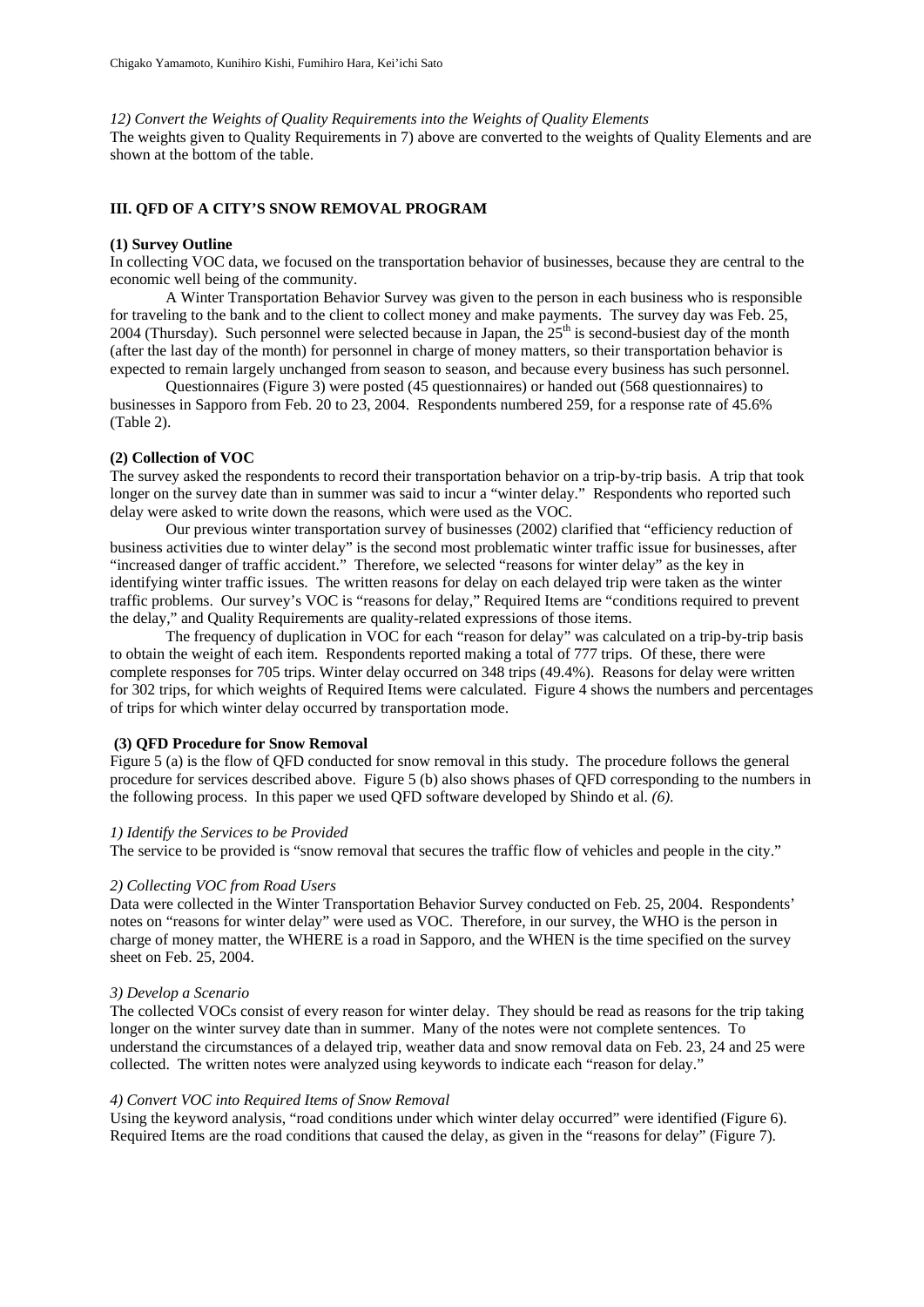### 5*) Convert Required Items into Quality Requirements*

Quality Requirements are defined as road conditions that would prevent delay, each corresponding to a "reason for delay" (Figure 8). Quality Requirements were selected by transportation mode and then combined.

### *6) Deploy Quality Requirements*

All the Quality Requirement items were used.

### *7) Find the Weight for Each Quality Requirement*

Frequency was calculated for each of the reasons for delay given in VOC (Figure 9). The weights were given in 8 levels at increments of 5%. Because there were many items under 5%, an additional category of less than 2.5% was set to make 9 levels in total (Figure 10). Weights were given to Quality Requirements in 9 levels in the "Weights of Quality Requirements" of the Quality Planning Table (Figure 10). "Taken-for-Granted" Quality was examined. These were taken for granted: absence of rutting, adequate road surface friction, absence of newly fallen snow on roads, and sufficient road width. The weights for Quality Requirements related to these were set two levels higher than those of the frequency-based calculation.

### *8) Plan Quality Levels (LOS for Winter Road) for Each Quality Requirement*

In completing the Quality Planning Table, values for "the city's current levels" were given based on the snow removal expenditures for Fiscal 2002. For some Quality Requirements, there is no corresponding snow removal provided by the city. In such case, we assigned a value of 1 to "the city's current level," because a value of 0 would prevent further calculation. No comparative analysis was made.

Based on conventional policies of the city, "securing road width," "maintaining adequate road surface friction," and "completing the removal of freshly fallen snow from roads" were selected as Sales Points and the Quality Planning Table was completed. In the table, a double circle indicates that the weight should be multiplied by 1.5 and a single circle indicates it should be multiplied by 1.3. Based on the survey, a double circle was given to "securing punctual operation of the mass transit system," and a single circle was given to "addressing increased traffic needs."

Planning Quality Levels were given. "Reduction in number of lanes" and "insufficient road width" had high weights among VOC. This suggests reduced traffic capacity. Improving traffic capacity at intersections is more efficient in improving overall traffic capacity than is increasing the road width, because the former entails less snow removal amount. For road width-related and intersection-related Quality Requirements, we set Planning Quality Levels one to two levels higher than "the city's current levels".

## *9) Convert Quality Requirements into Quality Elements*

The engineering aspects that satisfy the Quality Requirements specified by the road users were selected as Quality Elements (Figure 11(a)).

### *10) Deploy Quality Elements*

All the Quality Elements selected were used in this study.

### *11) Mak a Matrix of Quality Requirements vs. Quality Elements (Quality Table)*

A matrix was made for converting "road user needs" into "snow removal items"(Figure 11(b)). The strengths of the relationships between each Quality Requirement and Quality Element were given by double circle (strength of 5), single circle (strength of 3), triangle (strength of 1), or no mark (strength of 0). City government officials who had experience working in snow removal divisions assisted in rating the relationships.

### *12) Check the Quality Table*

Absence of a Quality Element that satisfies the Quality Requirements indicates that current snow removal by the city does not address the road users' Quality Requirements.

### *13) Convert the Weights of Quality Requirements to the Weights of Quality Elements*

The weights given to Quality Requirements in 7) above were converted to the weights of Quality Elements, and they are at the bottom of the table (Figure 11). The calculated weights of Quality Elements were compared to the state of snow removal by the city government to see how well they corresponded. Little or no difference indicates fulfillment of road users' requirements.

## **(4) Weather and Road Conditions on the Survey Day, and "Taken-for-Granted" Quality**

*1) Absence of Deep Freshly Fallen Snow or Slush on Arterial Roads*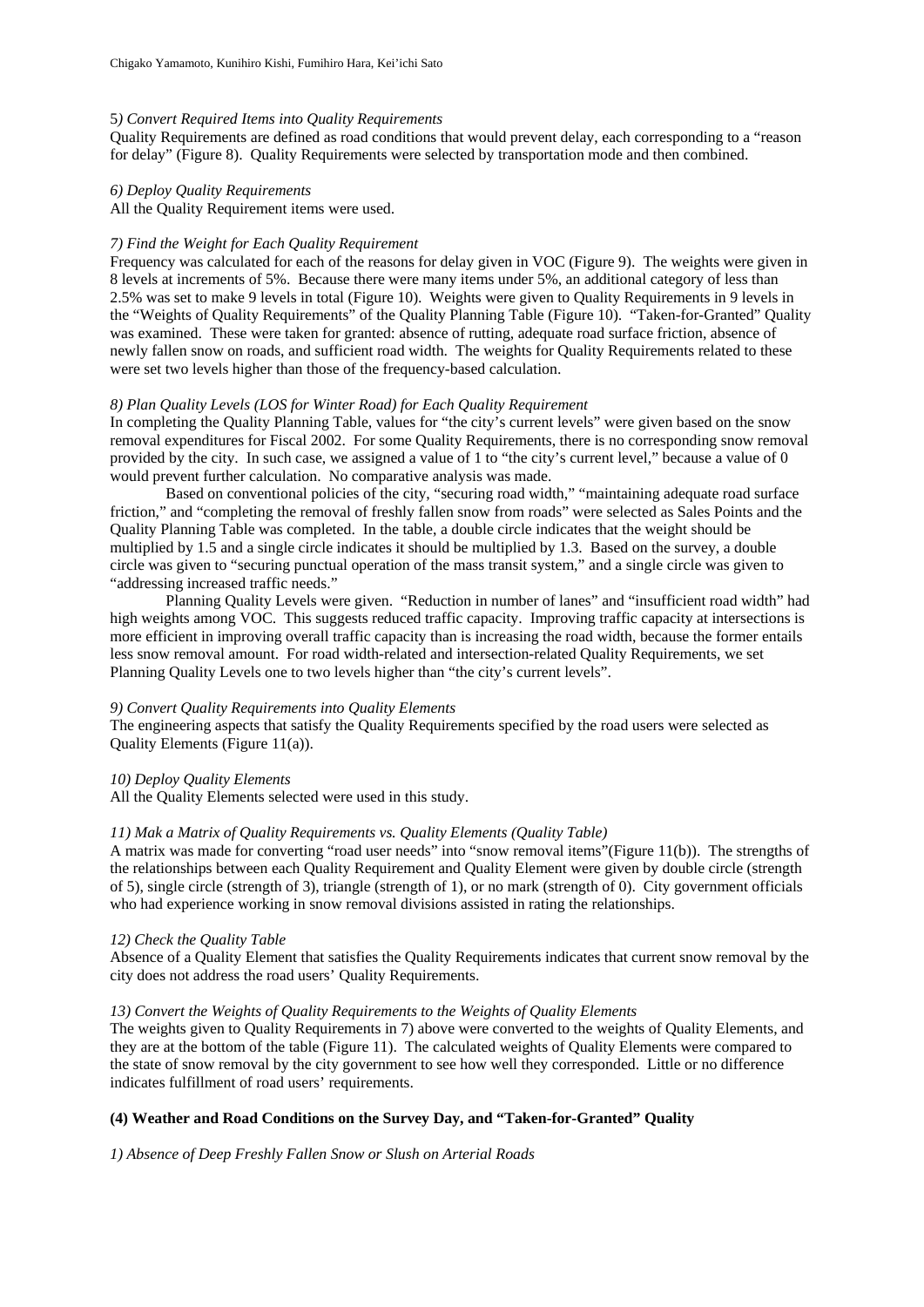## **a) Weather data**

There was heavy snowfall (max. 30 cm) on Feb. 23, two days before the survey. On Feb. 24, some parts of the city received over 10 cm of snowfall early in the morning. Because the city is big enough for snowfall to vary by location, road conditions also varied. On the survey day (Feb. 25), rising temperatures and rainfall were forecasted, and the temperature reached 5℃.

### **b) Snow removal records**

Road conditions were estimated from snow removal records. Because the snowfall on Feb. 24 was in the early morning, removal of fresh snow had not been completed on some road sections by the morning rush hour. A comparison of fresh snow removal lengths of arterial roads on the  $24<sup>th</sup>$  and  $25<sup>th</sup>$  in wards that had snowfall on the 24<sup>th</sup> and the lengths of arterial roads in those wards shows that much of the arterial road length was not plowed on the  $24<sup>th</sup>$  or  $25<sup>th</sup>$ . We can attribute this lack of plowing to the high forecasted temperature. The VOC suggests that some road sections had much snow.

### **c) "Taken-for-Granted" Quality**

The current city snow removal standards require that compacted snow on arterial roads be kept to less than 5 cm depth. In our survey, a high percentage of respondents (36.8%) reported snow on roadways as a problem. This indicates that road users in Sapporo expect deep fresh snow to be completely cleared from the roadway, i.e., "absence of deep freshly fallen snow on the roadway" is a "Taken-for-Granted" Quality.

### *2) Rutting and Unevenness*

No respondent identified rutting as a problem. This is attributed to the compacted snow on roadways not being deep enough for ruts to form. However, many did identify considerable unevenness in the road surface as a problem. Before tires studded with metal pins were banned in the city, rutting made winter driving very difficult on all categories of road. Since then, the absence of rutting has become a "Taken-for-Granted" Quality. On the survey day, rutting was indeed absent.

### **(5) VOC Not Addressed by Current Snow-Removal Policy**

The Quality Requirements of road users for winter roads that are not addressed by the current policy are regarded as the "mismatch" between the needs of customers (or residents) and the snow removal provided by the city. Mismatch means the lack of a Quality Element corresponding to a Quality Requirement, i.e., the absence of a double-circle, circle or triangle for such Quality Requirements in the Quality Table. In this way, QFD evaluates whether current snow removal policy addresses all needs of road users, and identifies any needs that are not being addressed. The following are road user needs that were identified as not being addressed.

### *1) Slush Removal on Sidewalks*

### *2) Snow Removal Standards Tailored to Expected Traffic Volumes*

The  $25<sup>th</sup>$  is the second-busiest day for businesses, but the snow removal standard on such days is the same as on other days including holidays and weekends.)

### *3) Effective Measures against Parking and Stopping at the Roadside*

2.6% percentage of respondents pointed out that there are road sections narrowed by snow left on the roadway as a result of vehicles having parked on the road during nighttime snow removal. Identifying such narrowed road sections is effective in increasing the traffic capacity without greatly increasing the volume of snow to be hauled. Although the city has an ordinance prohibiting such parking, it is largely unenforced. A more effective measure, such as public awareness raising, should be considered.

### *4) Reserving Space for Loading and Unloading of Merchandise*

### *5) Higher Snow Removal LOS for Streetcar Routes and Bus Routes*

City policy places high emphasis on maintaining the road width on bus routes through narrow roads. However, such efforts are not enough, and the road width of streetcar routes is not maintained.

### **(6) Survey Results**

The following were pointed out as requirements by businesses on Feb. 25, 2004.

*1) Improved Trip Efficiency in Winter for All Modes*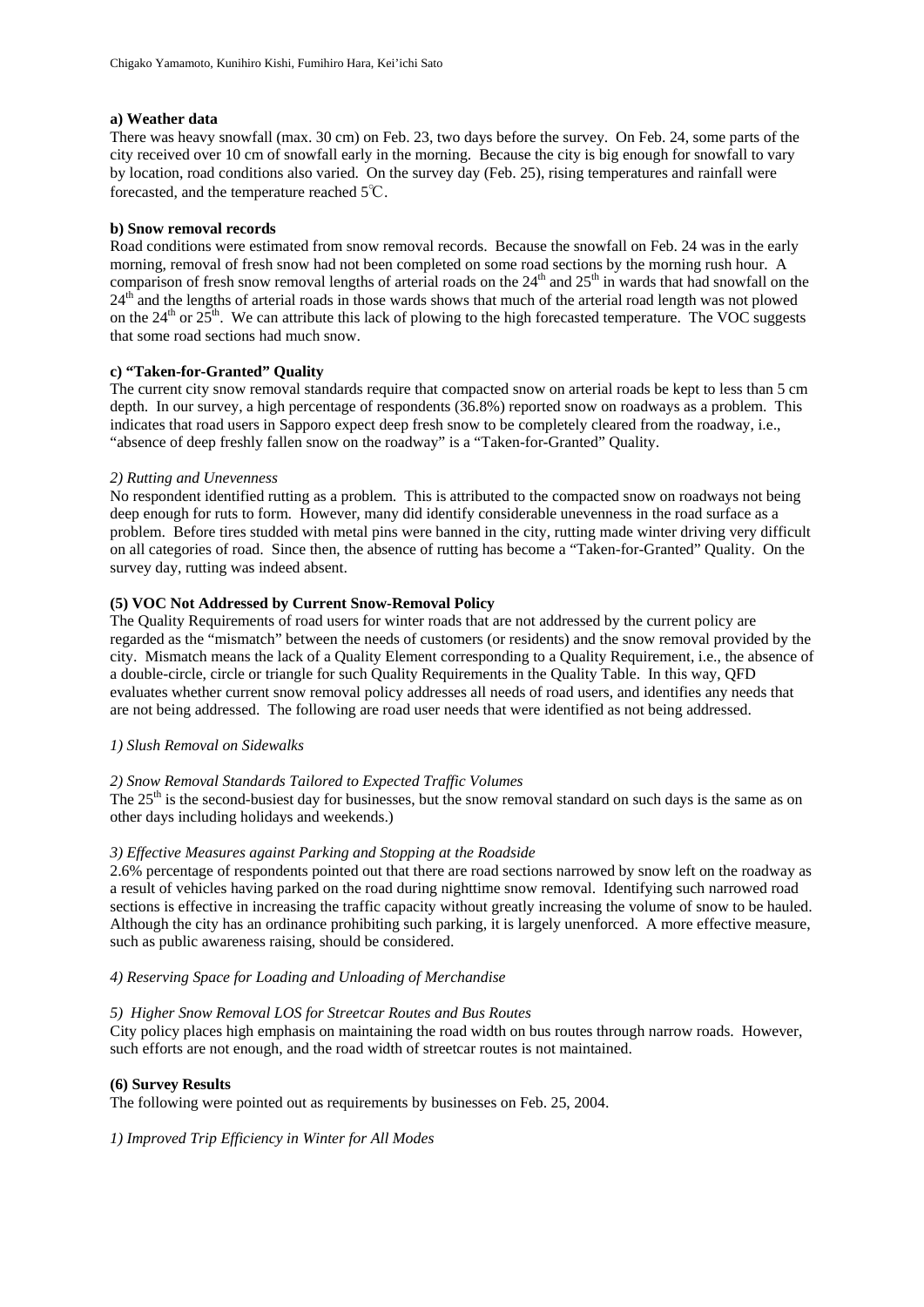Trips made by businesses use various modes: not only company vehicles, but also public transit. Private transportation necessitates walking as part of the trip. Thus, snow removal programs should address the needs of mass transit users, especially bus and streetcar riders, and those of pedestrians. VOC identified such user needs. Bus and streetcar routes require a high LOS. Efficient operation of buses and streetcars encourages ridership, promoting better traffic conditions through traffic reduction.

### *2) Improved Intersection Traffic Capacity Rather Than Securing of the Effective Road Width*

Many respondents pointed out that reduced road width caused them a delay. In terms of engineering road design, traffic capacity can be efficiently increased by improving the intersection capacity. Snow removal standards in Finland and Norway require that snow piles at intersection corners be removed within one day of formation. Removing snow piles from intersections appears to be effective in maintaining capacity, but it is not carried out by Sapporo. Additional necessary measures are maintaining right- and left-turn lanes so as to secure the flow of vehicles that are not turning, use of a phase-separation signal between pedestrians and vehicles to keep leftturning vehicles from being blocked by pedestrians, and other measures to improve intersection capacity.

### *3) Lack of Snow Hauling on Residential Roads on Busy Days*

Businesses are located not only in the CBD but throughout the city. Four respondents pointed out that their trip was delayed by snow hauling. Snow removal records show that  $199,000 \text{ m}^3$  of snow was hauled from residential roads on the survey day, versus  $36,000 \text{ m}^3$  hauled on the  $23^{\text{rd}}$ . It does not cost the city anything to forgo snow hauling on the  $25<sup>th</sup>$  and the last day of the month. Thus, consideration should be given to this need by businesses.

## **IV. CONCLUSION**

This research found benefits of applying QFD to snow removal in Sapporo.

1) VOC collected in the QFD procedure from "language" data revealed road user needs that were unknown to the road administrator. The importance of such needs could be calculated from the frequencies at which certain expressions appeared.

2) QFD allows the items and qualities of snow removal to be designed in a way that addresses user needs. Snow removal policy can be evaluated by comparing the importance placed on snow removal items under the current policies versus those determined by QFD.

 QFD identified issues that are not addressed by current policy, despite customer requirements regarding such issues. However, QFD did not clarify the Planning Quality Levels or target values of quality requirements. These can be estimated based on QFD participants' opinions. For higher accuracy, other tools, such as analysis of experimental design, is needed. Nevertheless, QFD can be used to evaluate current government services and policies from the customer's perspective, and it is a useful tool for the design of user-oriented snow-removal programs and other public services.

 Our future study will aim to use other phases of QFD for snow removal, and to develop methods that effectively apply QFD to other public services.

# **QFD GLOSSARY**

*Quality Function Deployment (QFD):* Includes Quality Deployment (QD) and Job Function Deployment (JFD). In the strict sense, JFD is also regarded as QFD. This study follows the JIS practice of referring to QFD as JFD. QFD is used to clarify the qualities required of products and services, and to construct a system to achieve such qualities.

*Quality Deployment (QD):* Used to clarify the qualities of products and services required by customers. This in turn, clarifies the production items that require special attention.

*Job Function Deployment (JFD):* Used to clarify systems in which qualities that have been identified by QD are secured in product planning, product design, procurement, process planning, process control planning, etc.

*Voice of Customer (VOC):* Obtained by survey of customers or observation of customer behavior. It is qualitative data. It is not possible to obtain quantitative data directly.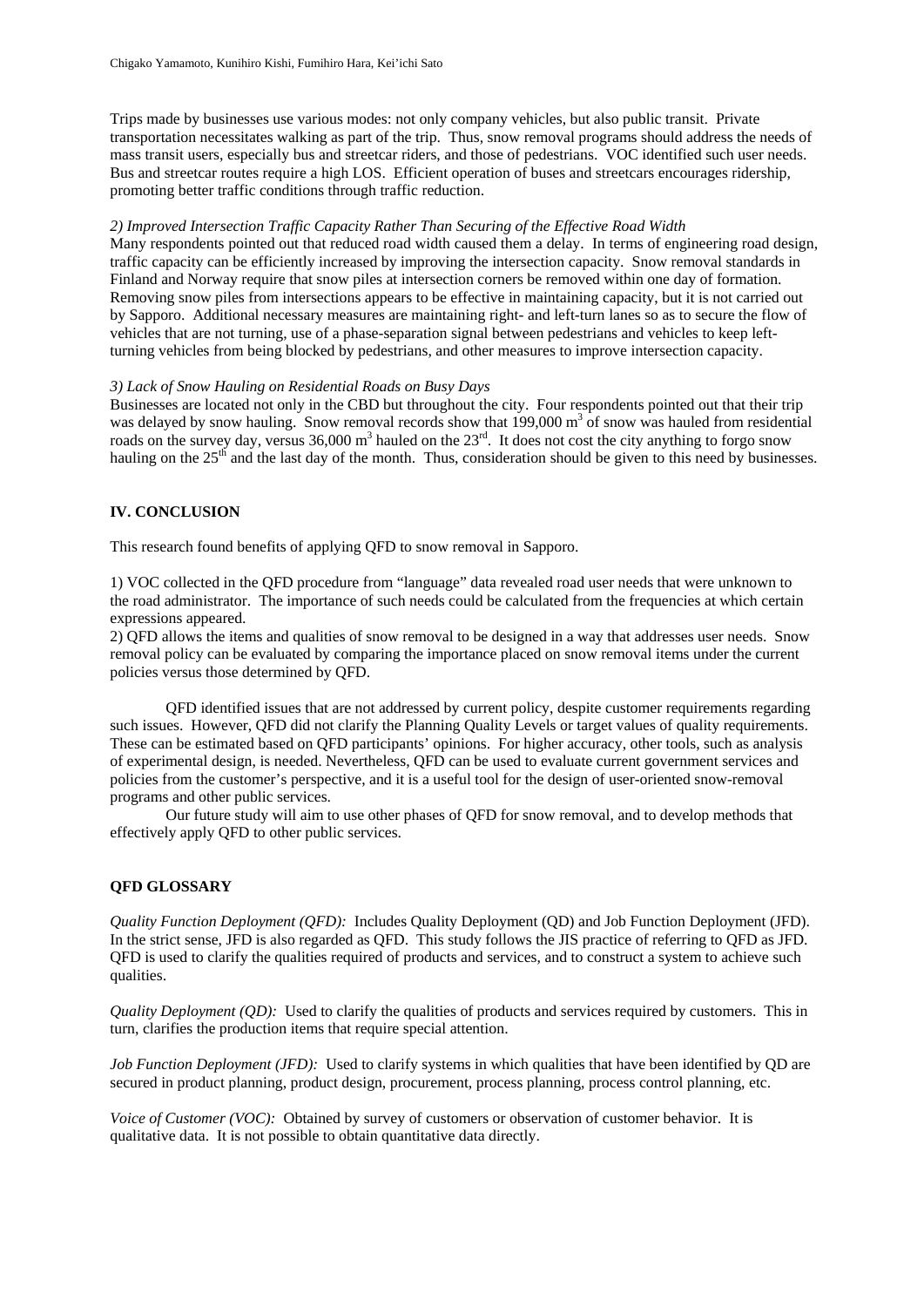*Required Items:* Requirements of products/services obtained from Voice of Customer.

*Quality Requirements:* Those Required Items that relate to quality.

*Quality Elements:* Technology terms that express the customer's quality requirements.

*Measurable Quality Elements:* Those Quality Elements that can be expressed in measurable units.

*Quality Table:* A matrix of Quality Requirements and Quality Elements. The customer's perceptions are converted into technological aspects. Also called House of Quality, because of the shape of the table.

*Deployment:* A term that in QFD can mean either a breakdown of abstract demands of customers, or use of a conversion matrix (e.g., converting quality requirement weights to quality element weights). In JIS, use of such a conversion matrix is called "conversion."

*"Taken-for-Granted" Quality:* Quality Items of conventional products/services so fundamental that they are expected to be achieved as a matter of course. For example, it is assumed that the foundation of a prefab house must be solid. All customers expect this, even though they might not explicitly specify it. If "Taken-for-Granted Quality is not satisfied, dissatisfaction can be great.

*Planning Quality Levels:* Target values of Quality Requirements

### **REFERENCES**

#### REFERENCES

- 1. Website of The City of Sapporo at "http://www.city.sapporo.jp/kensetsu/yuki/" (partly in English)
- 2. "FY 2003 Opinion Survey", City of Sapporo, 2004 (in Japanese)
- 3. "Quality Function Deployment (1) & (2) ", Tadasjo Ofuji, Michiteru Ono, Yuji Akao, Nikkagiken Publishing, 1997 (in Japanese)
- 4. Website of QFD Institute at "http://www.qfdi.org/"
- 5. Website of University of Sheffield at "http://www.shef.ac.uk/~ibberson/qfd.html"
- 6. Shindo, et.al., "Statistical Problem Solving", Nikkagiken Publishing, 2001(in Japanese)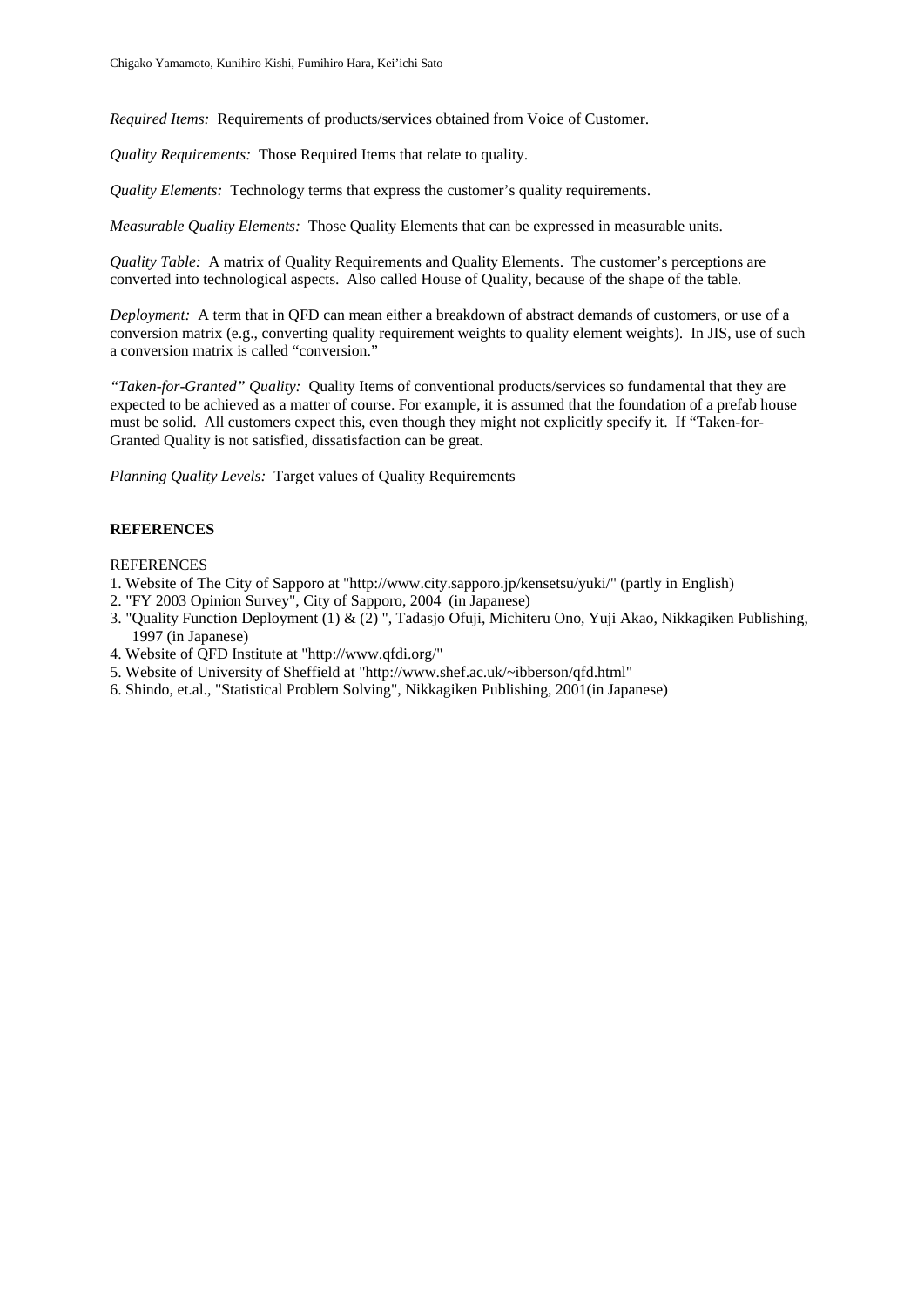## **List of tables and figures**

FIGURE 1 Snow and ice control outlays and annual snowfall. FIGURE 2 Visual presentation and flow of QFD procedures. FIGURE 3 Questionnaires. FIGURE 4 Percentages of winter delay by transportation mode. FIGURE 5 Phases and flow of QFD conducted for snow removal. FIGURE 6 VOC by keyword analysis. FIGURE 7 Required Items FIGURE 8 Quality Requirements. FIGURE 9 Duplication of frequency in VOC. FIGURE 10 Quality Planning Table.

FIGURE 11 Quality Elements and Quality Table.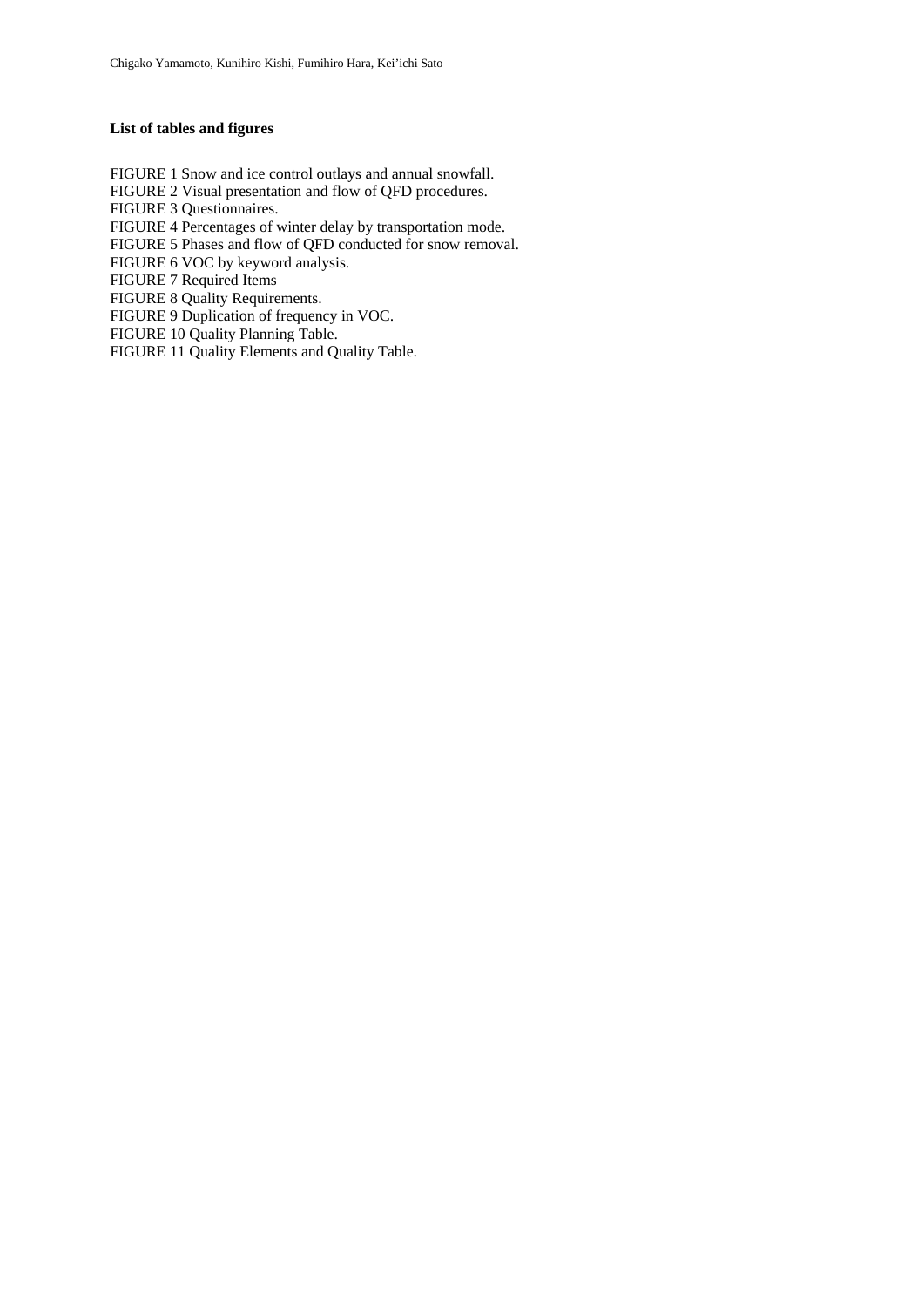

FIGURE 1 Snow and ice control outlays and annual snowfall.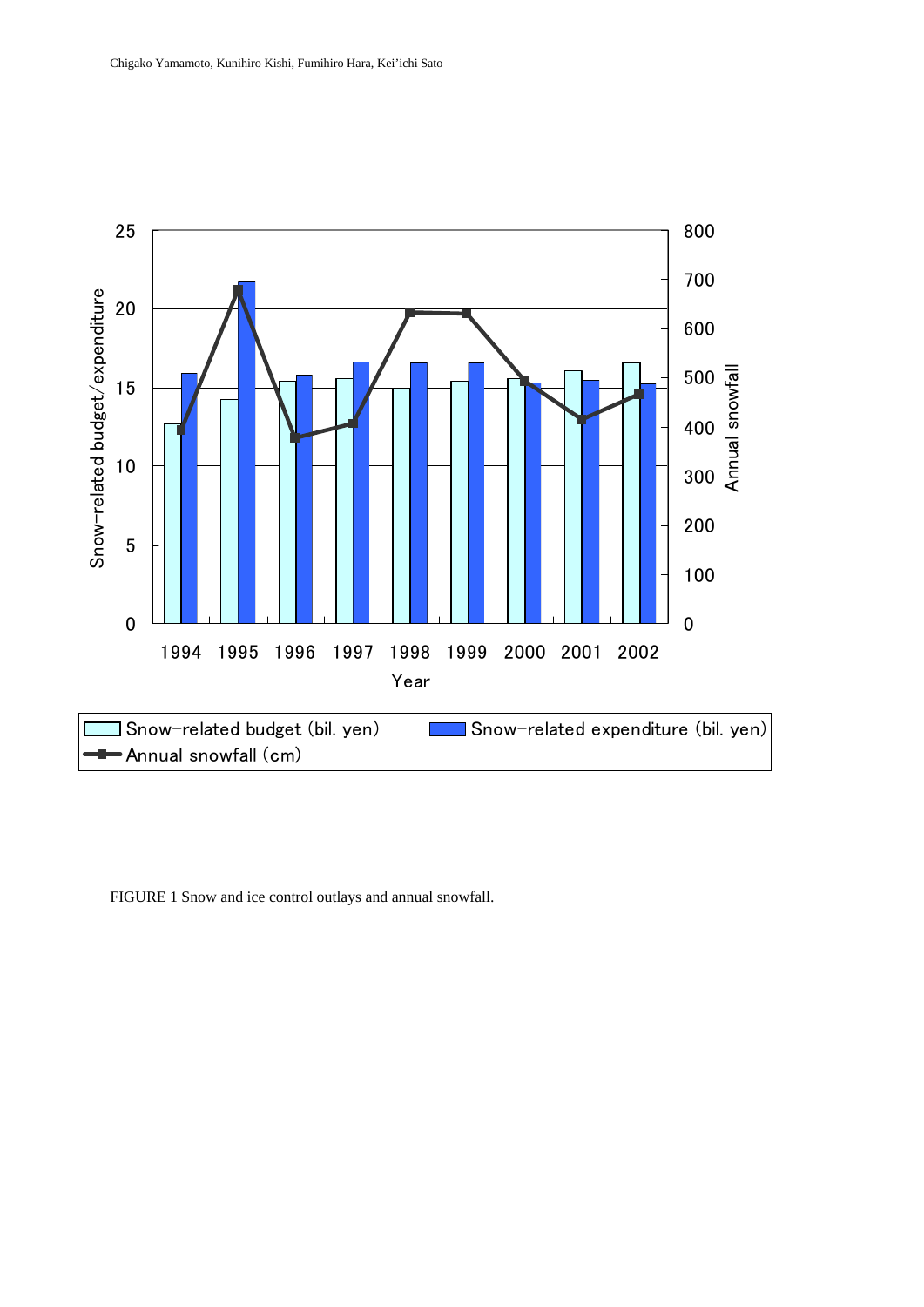

FIGURE 2 Visual presentation and flow of QFD procedures.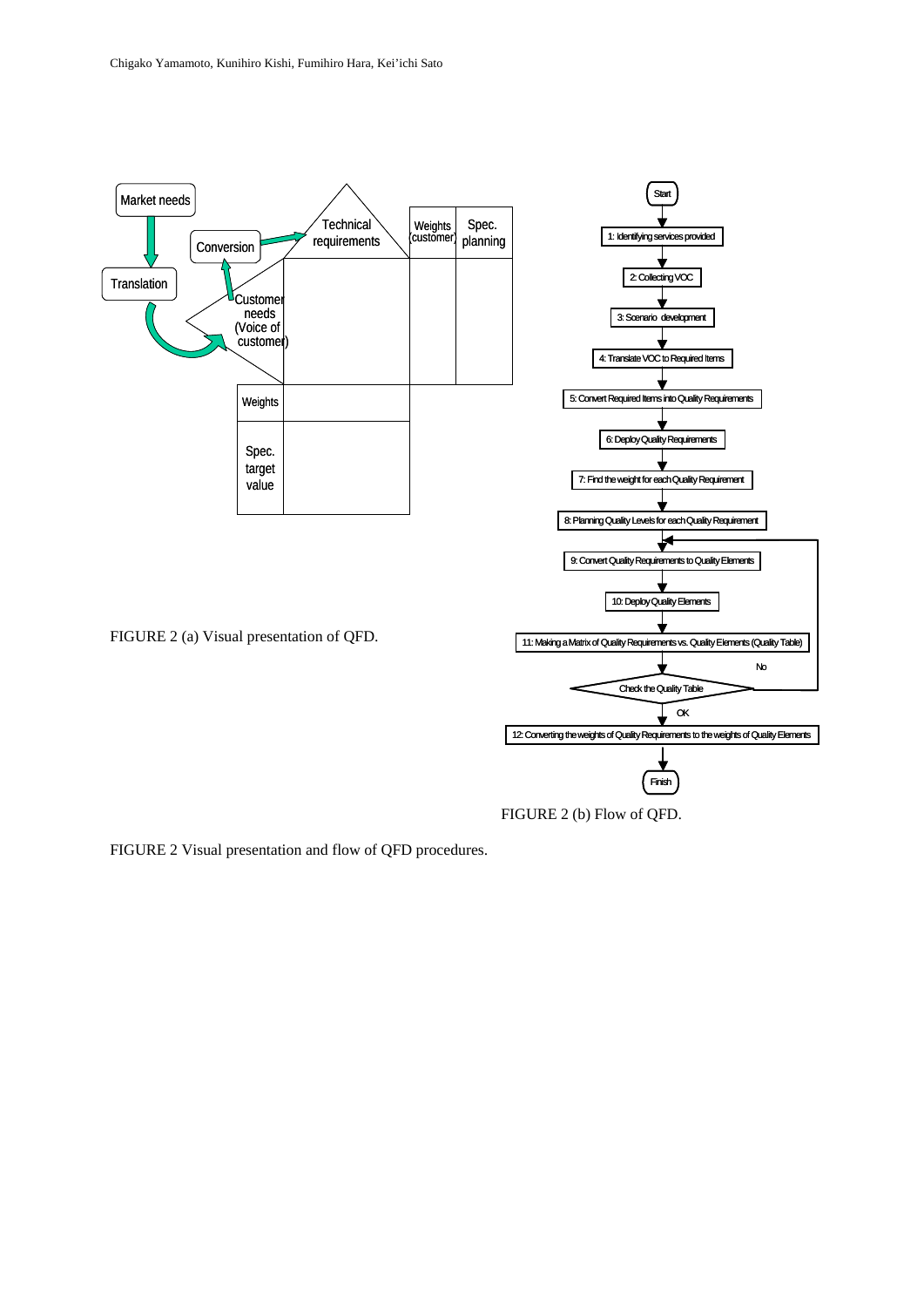Chigako Yamamoto, Kunihiro Kishi, Fumihiro Hara, Kei'ichi Sato

|   | 記入のしかた     |                                               |        |                                         | - 2月25日(水) の交通記録       |           |                |                         |                                |
|---|------------|-----------------------------------------------|--------|-----------------------------------------|------------------------|-----------|----------------|-------------------------|--------------------------------|
|   |            | 2月10日にご自宅を出られてからご自宅に<br>帰られるまでの交通を順番にご記入ください。 |        | 日でから合社へ、会社からの紹介へ、人気行気を焼けて、も焼けからコンピュへ、外見 |                        |           |                |                         |                                |
|   |            | 交通行動の例                                        |        | 会社から自宅へ                                 |                        |           | 会社からに社へ        |                         |                                |
|   |            |                                               |        | □<br>90                                 |                        |           | □<br>6         |                         | 国答柄があまったときは、そのまま翌期にしてください。     |
|   |            |                                               |        | 州社                                      | D社から制造へ                | 州社<br>D社へ | C社から文庫見店/      |                         |                                |
|   |            |                                               |        |                                         |                        |           |                |                         |                                |
|   | 出盘地        | 行き先                                           |        | 目的                                      | 利用交通機関                 |           | 所要時間           |                         | 夏よりも多く時間がかかった方は、その原因は何だと思いますか。 |
|   |            | 【当てはまるものひとつに 口を付けてください】                       |        |                                         | (当てはまるものすべてに0を付けてくたさい) |           |                |                         | (主な理由をご記入下さい。)                 |
|   | トご自宅       | 会社                                            | • 温香   | ・金融銀刷で入出金 下会社の自動車                       |                        | ・略面電車     | ・夏と任任国と        | ・交差点がすべって重の発達が遅くて、放浪した。 |                                |
|   | (後社        | 便客走                                           | 栅杜     | ・金融規模 で文括い                              | 自我用忙                   | トタクシー     | ・夏は選集          | ・道路の槽が逆く車が交差できせいので洗濯した。 |                                |
|   | ・血肉の移動の行を先 | 地入海                                           | -52.32 | ・金融細菌で相談                                | -鉄根                    | ・バイク      |                | ・長道がすべりやすく長くのに段階がかかった。  |                                |
| 記 |            | 全限規則                                          | 发票     | $-31.45$                                | 出下映                    | 自缺菌       | 18 分くらいたが      |                         |                                |
|   |            | ・ご自宅                                          | ドロち合わせ | ・文格い                                    | ・バス                    |           | 今日仕            |                         |                                |
| 入 |            | ・その也                                          | 医微     | 化入                                      | ٠R                     |           |                |                         | ^渋津していたときには、その原因と思われることも       |
| 例 | 出先時間       | 到着时间                                          | ·巫金    | ・その性                                    | その也                    |           | <b>28 分くらい</b> |                         | 含めてお書きください。                    |
|   | 9:80       | 9.33                                          | 珊瑚     |                                         |                        |           | かかった           |                         |                                |

FIGURE 3 Questionnaires.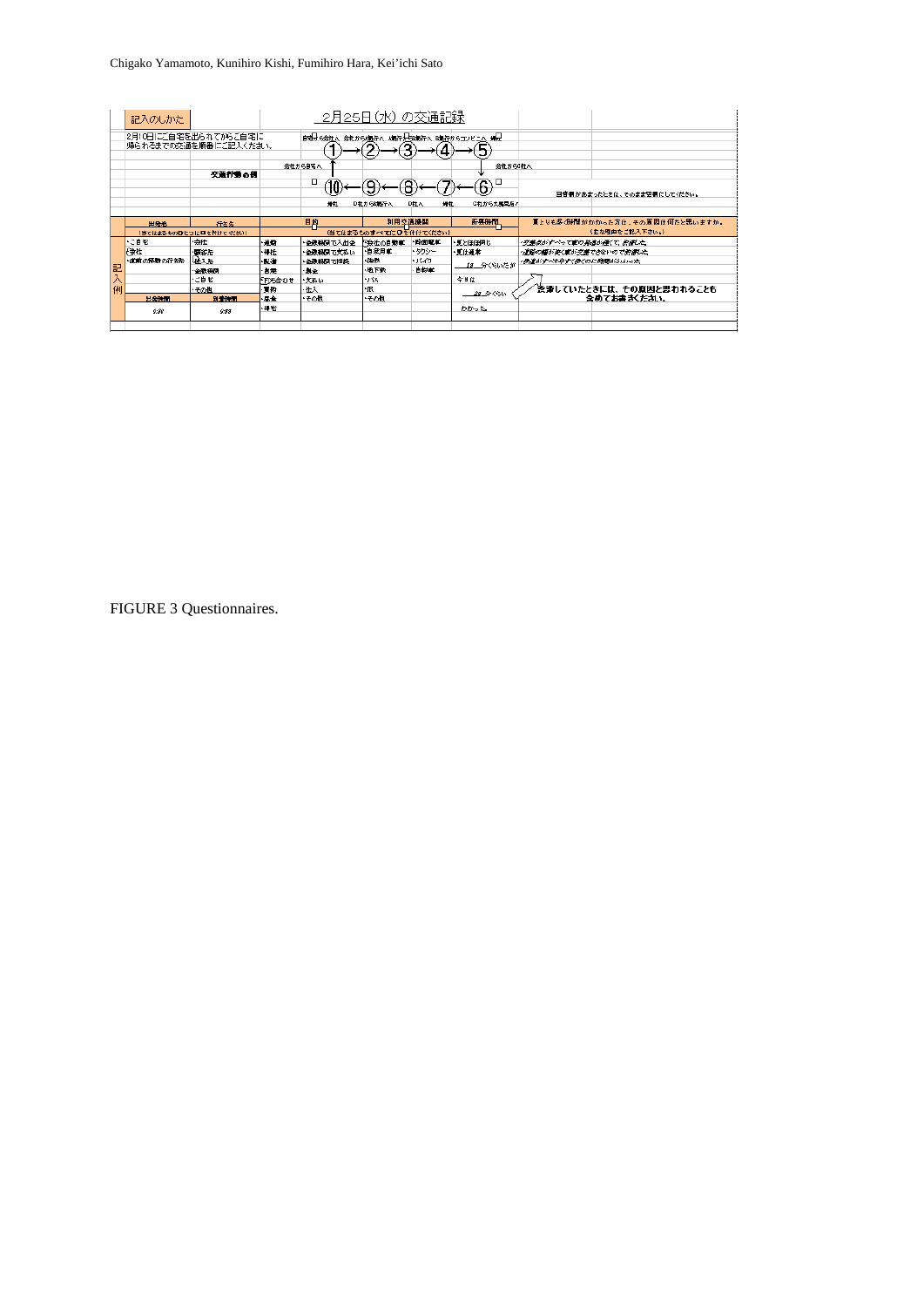

FIGURE 4 Percentages of winter delay by transportation mode.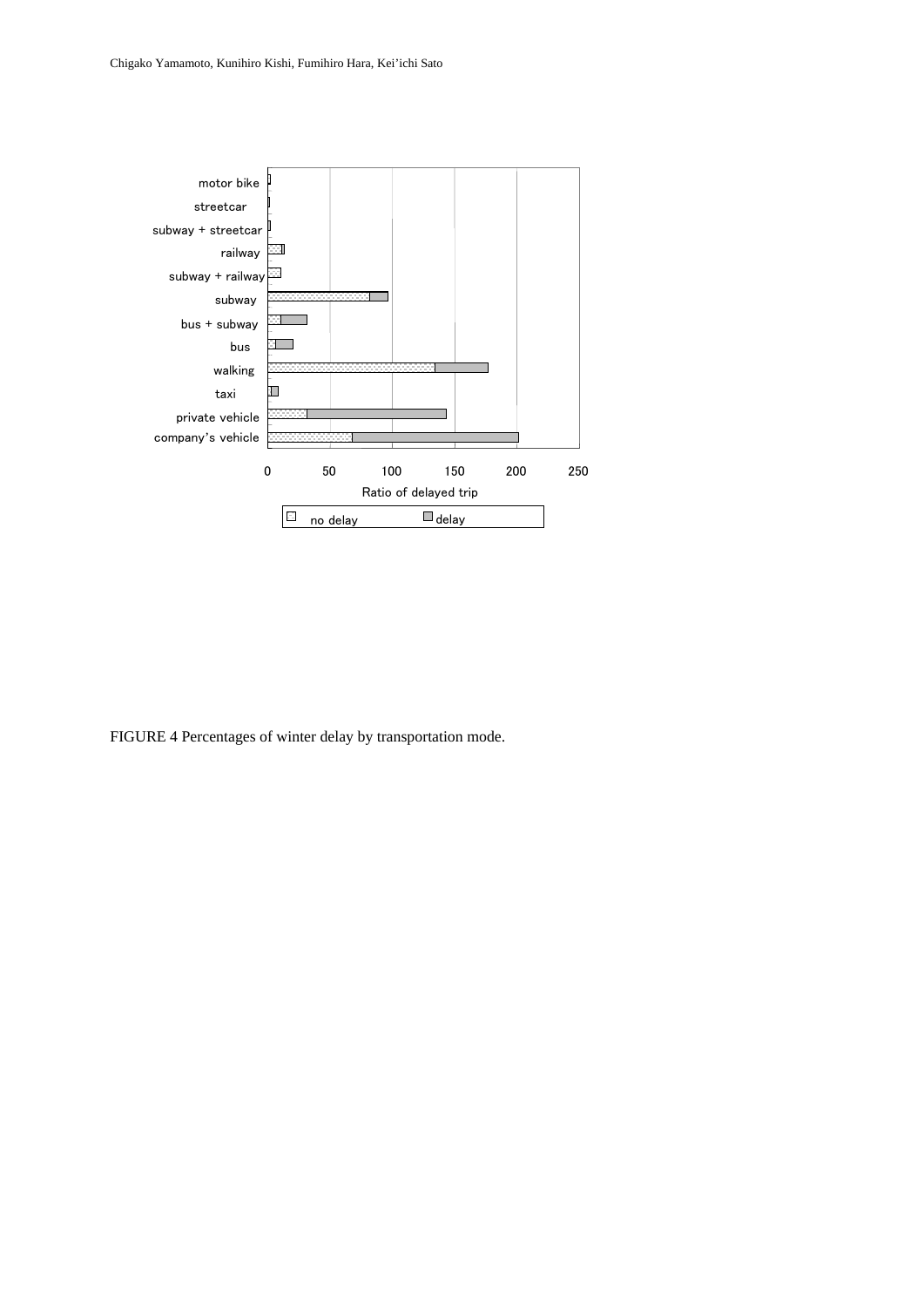Chigako Yamamoto, Kunihiro Kishi, Fumihiro Hara, Kei'ichi Sato



FIGURE 5 (b) Phases of QFD conducted for snow removal.

FIGURE 5 (a) Flow of QFD conducted for snow removal.

FIGURE 5 Phases and flow of QFD conducted for snow removal.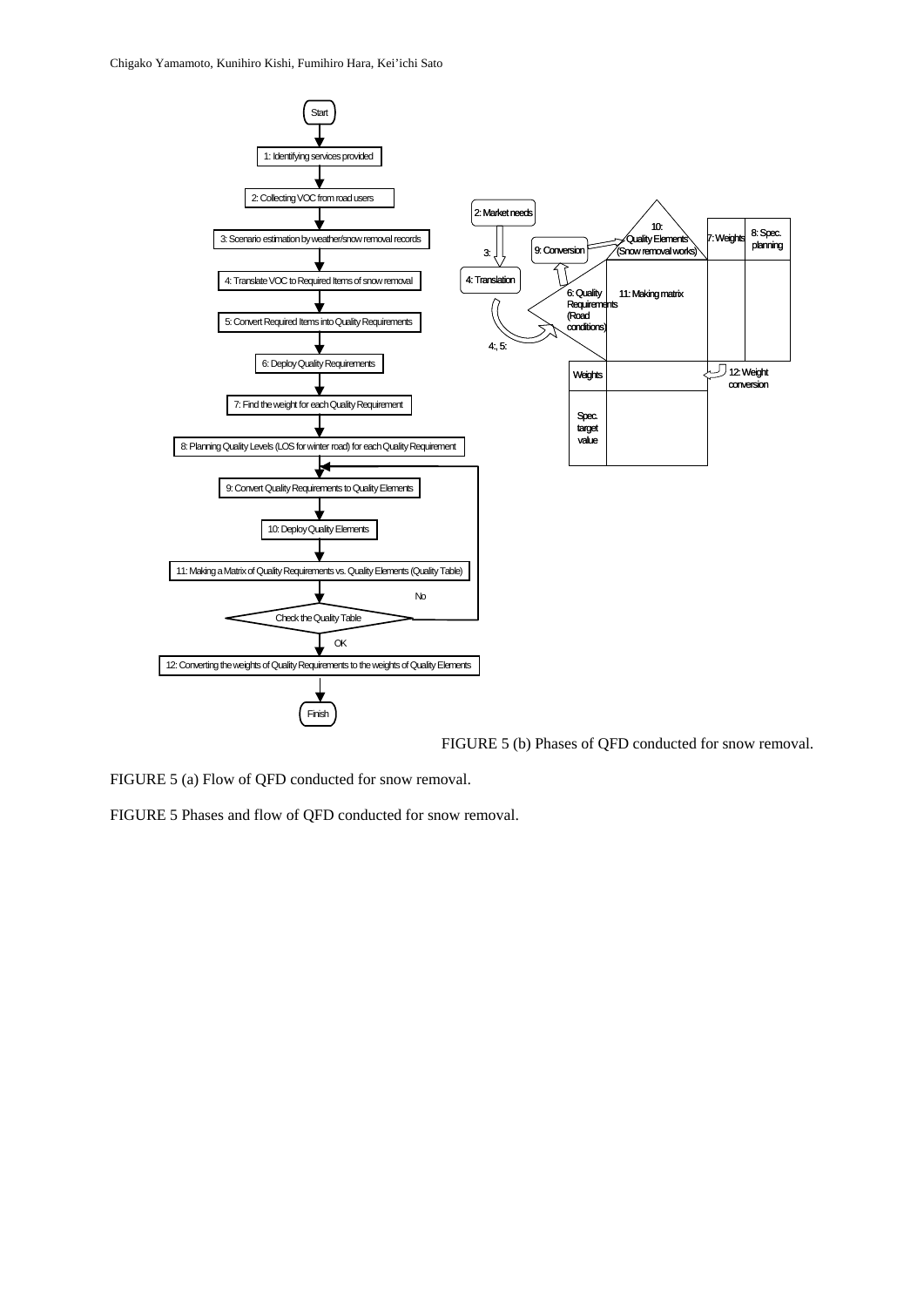| Required<br>Items                      | Incre<br>ased<br>traffic | Cong <br>estio<br>In in<br>Ісво | Parki<br>Ing<br>lvehic.<br>lles<br>lon<br>roads<br>lides | IIn.<br><b>prop</b><br>ler:<br>width | Redu<br>lced<br>INo.<br>lof<br>llanes | Snow<br><b>piles</b> | Narro Hard Slipp<br>lwedi<br>Iroad<br>lsecti<br>lons | lto.<br>pass<br>each ectio<br>other ns | ery<br>inters  | NO<br>dedic<br>ated<br>lanes<br>lfor<br>right/l<br>left | Snow ainin<br>land<br>lice<br>lon.<br>Iroad | Rem<br>l g<br>snow Slush enne<br>lafter<br>Iplowi<br> ng |                | ss. | Unev Slipp hauli<br>ery<br>Iroad | Ing<br>oper.<br>ation | Snow Redu<br>lced<br>visibil<br>ity | Crow Dela<br> ded<br>parki bus/s<br>Ing<br>llots | ly of<br>treetc<br>lаг | <b>Inters</b><br>lectio<br>Ins.<br>land<br>troads side<br>lides<br>lhard | Snow Slush Slipp<br>lon.<br>lwaiks lwaiks lwaiks | lon<br> side   | lerv.<br> side | <b>Wate</b><br>pools |  |
|----------------------------------------|--------------------------|---------------------------------|----------------------------------------------------------|--------------------------------------|---------------------------------------|----------------------|------------------------------------------------------|----------------------------------------|----------------|---------------------------------------------------------|---------------------------------------------|----------------------------------------------------------|----------------|-----|----------------------------------|-----------------------|-------------------------------------|--------------------------------------------------|------------------------|--------------------------------------------------------------------------|--------------------------------------------------|----------------|----------------|----------------------|--|
| No. of<br>trips                        | 34                       | 6                               | 13                                                       | 98                                   | 31                                    | 10                   | 9                                                    | 14                                     | 5              | 10                                                      | 128                                         | 73                                                       | 4              | Δ   | 65                               | 3                     | 2                                   | $\overline{2}$                                   | 40                     | $\overline{2}$                                                           | 23                                               | $\overline{7}$ | 20             | 3                    |  |
| Ratio<br>over total<br>trips           | 4.8                      | 0.9                             | 1.8                                                      | 13.9                                 | 4.4                                   | 1.4                  | 1.3                                                  | 2.0                                    | 0.7            | 1.4                                                     | 18.2                                        | 10.4                                                     | 0.6            | 0.6 | 9.2                              | 0.4                   | 0.3                                 | 0.3 <sub>1</sub>                                 | 33.0                   | 0.3                                                                      | 3.3                                              | 1.0            | 2.8            | 0.4                  |  |
| Ratio<br>over<br>delayed<br>trips      | 9.8                      | 1.7                             | 3.7 <sup>1</sup>                                         | 28.2                                 | 8.9                                   | 2.9                  | 2.6                                                  | 4.0                                    | 1.4            | 2.9                                                     | 36.8                                        | 21.0                                                     | 1.1            | 1.1 | 18.7                             | 0.9                   | 0.6                                 | 0.6                                              | 11.5                   | 0.6                                                                      | 6.6                                              | 2.0            | 5.7            | 0.9                  |  |
| Ranking                                | 6                        | 16                              | 11                                                       | 2                                    | 7                                     | 13                   | 14                                                   | 10                                     | 17             | 12                                                      | 1                                           | 3                                                        | 18             | 18  | 4                                | 19                    | 20                                  | 20                                               | 5                      | 20                                                                       | 8                                                | 15             | 9              | 18                   |  |
|                                        |                          |                                 |                                                          |                                      |                                       |                      |                                                      |                                        |                |                                                         |                                             |                                                          |                |     |                                  |                       |                                     |                                                  |                        |                                                                          |                                                  |                |                |                      |  |
| Weight                                 | 3                        | $\overline{1}$                  | $\overline{2}$                                           | $\overline{7}$                       | 3                                     | $\overline{2}$       | $\overline{2}$                                       | $\overline{2}$                         | $\overline{1}$ | $\overline{2}$                                          | $\overline{9}$                              | 6                                                        | $\overline{1}$ | 1   | 5                                | $\overline{1}$        | 1                                   | $\overline{1}$                                   | 4                      | $\overline{1}$                                                           | 3                                                | $\overline{1}$ | $\overline{2}$ | $\overline{1}$       |  |
| "Taken-<br>for-<br>Granted"<br>Quality |                          |                                 |                                                          | $\bullet$                            |                                       |                      |                                                      |                                        |                |                                                         |                                             | $\bullet$                                                |                | O   | $\Theta$                         |                       |                                     |                                                  |                        |                                                                          |                                                  |                |                |                      |  |

FIGURE 6 VOC by keyword analysis.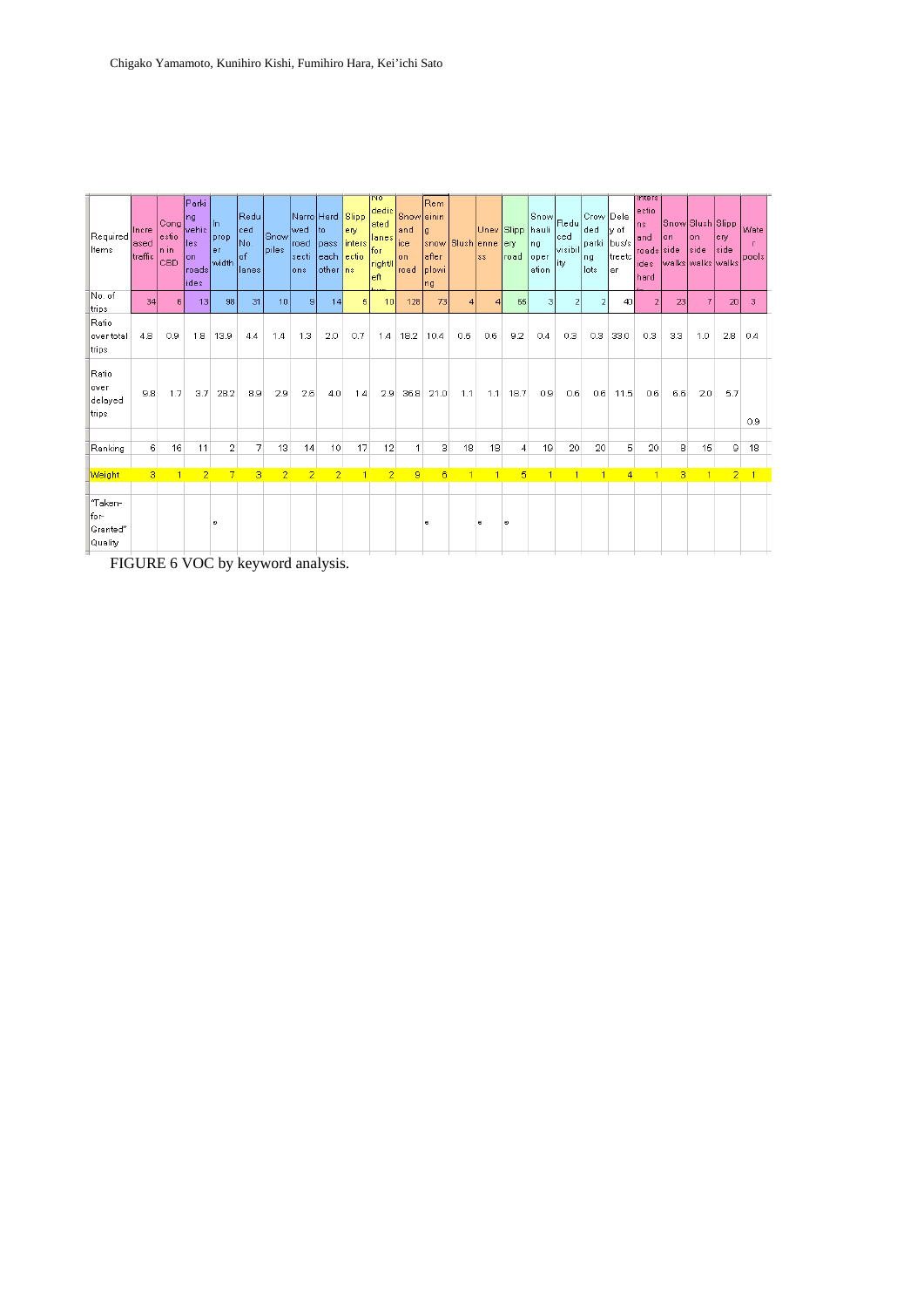#### Required Items

- 1. Road capacity insufficient to accommodate increased traffic on busy days
- 2. Smooth flow of traffic in the CBD
- 3. Vehicles parked that hinder traffic flow
- 4. Inadequate road width
- 5. In adequate number of lanes
- 6. Reduced sight visibility
- 7. Existence of road sections narrowed by snow remaining after plowing
- 8. Insufficient width of narrow roads that vehicles can pass by each other
- 9. Intersections at which it is not easy to stop and start
- 10. Intersections where vehicles are hindered from going straight
- 11. Driving hindrance by snow on the road
- 12. Incomplete removal of freshly fallen snow on roads
- 13. Slush on roadways
- 14. Rutting and great unevenness
- 15. Inadequate surface friction
- 16. No consideration for snow-hauling timing
- 17. Reduced visibility on roads during snowfall
- 18. Delayed operation of mass transport
- 19. Sufficient information on parking not available
- 20. Walkability not achieved at intersections and on roadways
- 21. Newly fallen snow on sidewalks
- 22. Slush on sidewalks
- 23. Inadequate friction on sidewalks
- 24. Pooled water at roadsides and intersections

FIGURE 7 Required Items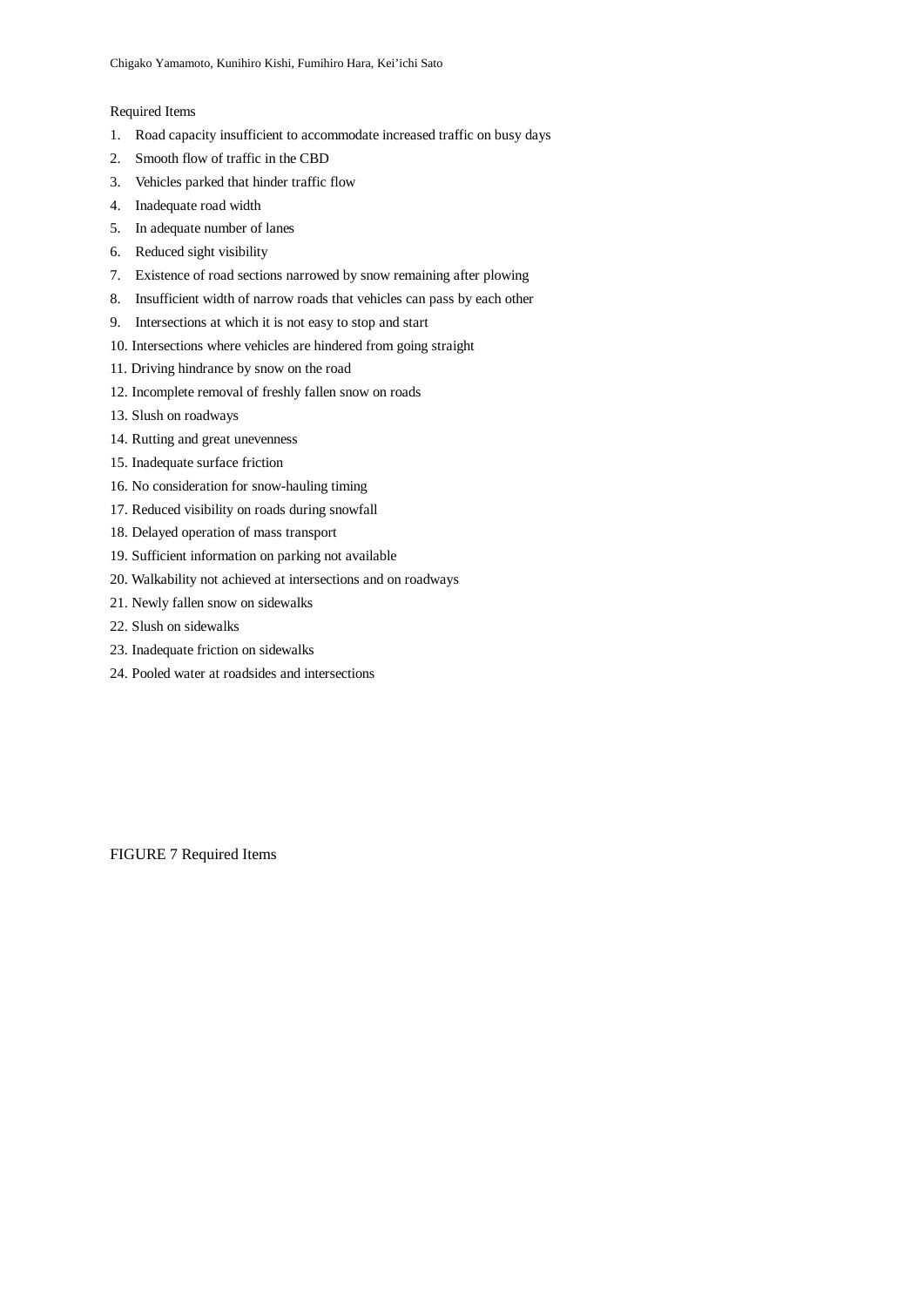Quality Requirements

- 1. Addressing increased traffic needs
- 2. Smoothing traffic flow in the CBD
- 3. Eliminating vehicles parked such as to hinder traffic flow
- 4. Securing road width
- 5. Securing necessary numbers of lanes
- 6. Securing sight visibility
- 7. Ensuring that snow remaining after plowing does not narrow any road sections
- 8. Securing two-way road width at narrow road sections
- 9. Stopping and starting easily at intersections
- 10. Ensuring vehicles are not hindered from going straight at intersections
- 11. Ensuring that driving is not hindered by snow and ice on roadway
- 12. Completing the plowing of freshly fallen snow on roadways
- 13. Completing the removal of slush from roadways
- 14. Securing road surfaces that are neither rutted nor greatly uneven
- 15. Maintaining adequate road surface friction
- 16. Conducting snow hauling only during hours in which companies are not busy
- 17. Securing visibility even during snowfall
- 18. Securing punctual operations of the mass transport system
- 19. Providing information on vacant parking lots
- 20. Maintaining walkability at intersections and roadsides
- 21. Completing the removal of freshly fallen snow from sidewalks
- 22. Eliminating slush and melted snow on sidewalks
- 23. Maintaining adequate sidewalk surface friction
- 24. Ensuring that water does not pool at intersections or on roadways

FIGURE 8 Quality Requirements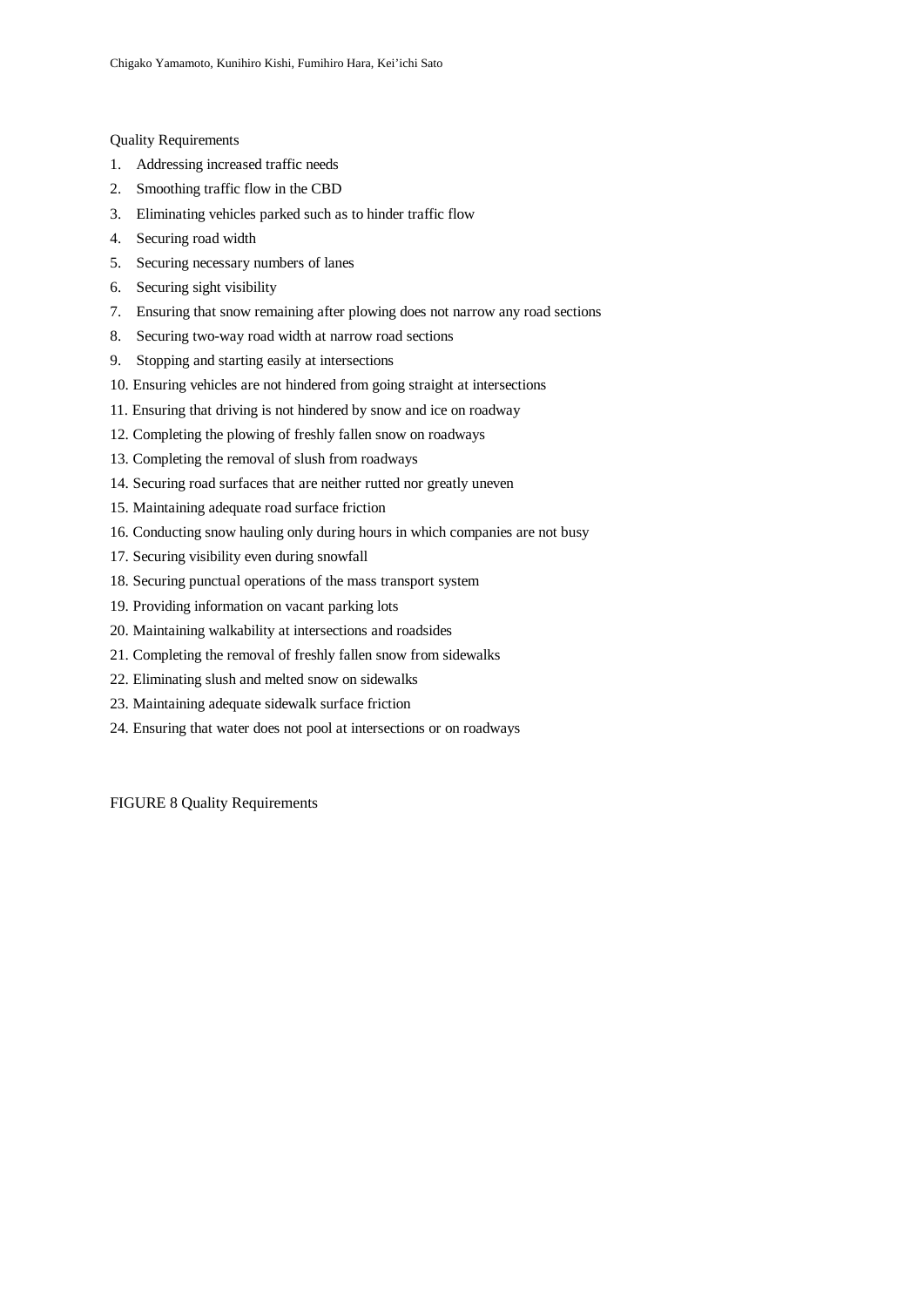

FIGURE 9 Duplication of frequency in VOC.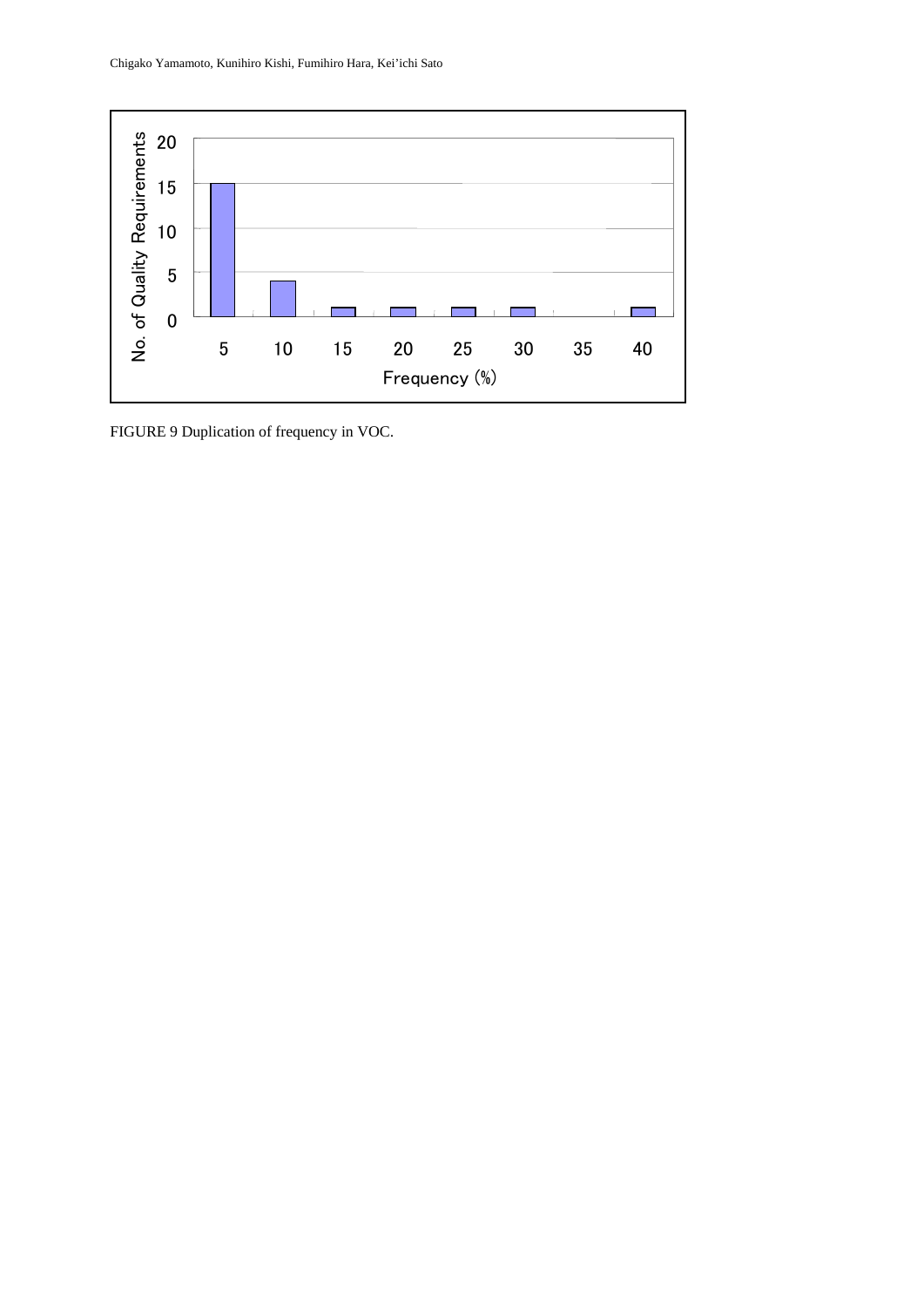|                             |                           | <b>Weight</b>  | 比較分析 Comparative analysis | 自社 Current quality levels | 他社 | X<br>X Y<br>社社 | Z<br>社 | 企画 | Planning Quality levels | Level up ratio     | š | Absolute weight | Relative weight<br>$\hat{\mathcal{C}}$ |
|-----------------------------|---------------------------|----------------|---------------------------|---------------------------|----|----------------|--------|----|-------------------------|--------------------|---|-----------------|----------------------------------------|
| Addressing increase<br>Π.   | 1                         | 3              |                           | 1                         |    |                |        |    | 3                       | $3.0$ $\circ$      |   | 10.8            | 8.2                                    |
| 2.<br>Smoothing traffic flo | $\overline{2}$            | 1              |                           | $\overline{c}$            |    |                |        |    | $\overline{c}$          | 1.0                |   | 1.0             | 0.8                                    |
| Eliminating vehicles<br>3.  | $\overline{\overline{3}}$ | 2              |                           | 1                         |    |                |        |    | 3                       | 3.0                |   | 6.0             | 4.6                                    |
| 4.<br>Securing road width   | 4                         | 7              |                           | 6                         |    |                |        |    | 7                       | 12@                |   | 12.3            | 9.3                                    |
| Securing necessary<br>5.    | 5                         | 3              |                           | 3                         |    |                |        |    | 4                       | 1.3                |   | 4.0             | 3.1                                    |
| Securing sight visib<br>6.  | $\overline{6}$            | $\overline{2}$ |                           | 3                         |    |                |        |    | 3                       | 1.0                |   | 2.0             | 1.5                                    |
| Ensuring that snow<br>7.    | 7                         | $\overline{2}$ |                           | $\overline{c}$            |    |                |        |    | 3                       | 1.5                |   | 3.0             | 23                                     |
| 8.<br>Securing two-way rd   | $\overline{8}$            | 2              |                           | 2                         |    |                |        |    | 3                       | 1.5                |   | 3.0             | 2.3                                    |
| Stopping and startin<br>9.  | 9                         | 1              |                           | 5                         |    |                |        |    | 6                       | 1.2                |   | 1.2             | 0.9                                    |
| 10. Ensuring vehicles a     | 10                        | $\overline{2}$ |                           | 3                         |    |                |        |    | 3                       | 1.0                |   | 2.0             | 1.5                                    |
| 11. Ensuring that drivin    | 11                        | 9              |                           | 4                         |    |                |        |    | 4                       | 1.0                |   | 9.0             | 6.9                                    |
| 12. Completing the plov     | $\overline{12}$           | 8              |                           | 3                         |    |                |        |    | 4                       | $1.3$ <sup>O</sup> |   | 16.0            | 12.2                                   |
| 13. Completing the rem      | 13                        | 1              |                           | $\overline{c}$            |    |                |        |    | 2                       | 1.0                |   | 1.0             | 0.8                                    |
| 14. Securing road surfa     | 14                        | 3              |                           | 5                         |    |                |        |    | 8                       | 1.6 <sup>o</sup>   |   | 7.2             | 5.5                                    |
| 15. Maintaining adequat     | 15                        | 7              |                           | 4                         |    |                |        |    | 8                       | 2.0 <sup>o</sup>   |   | 21.0            | 16.0                                   |
| 16. Conducting snow ha      | 16                        | 1              |                           | 1                         |    |                |        |    | $\overline{2}$          | $20$ O             |   | 2.4             | 1.8                                    |
| 17. Securing visibility e   | 17                        | 1              |                           | $\overline{c}$            |    |                |        |    | $\overline{\mathbf{1}}$ | 0.5                |   | 0.5             | 0.4                                    |
| 18. Securing punctual o     | 18                        | 4              |                           | 3                         |    |                |        |    | 8                       | $2.7\circledcirc$  |   | 16.0            | 12.2                                   |
| 19. Providing informatic    | 19                        | 1              |                           | $\overline{2}$            |    |                |        |    | 2                       | 1.0                |   | 1.0             | 0.8                                    |
| 20. Maintaining walkabi     | $\overline{20}$           | 1              |                           | 3                         |    |                |        |    | 5                       | 1.7                |   | 1.7             | 1.3                                    |
| 21. Completing the rem      | 21                        | 3              |                           | 4                         |    |                |        |    | 5                       | 1.3                |   | 3.8             | 2.9                                    |
| 22. Eliminating slush ar    | $\overline{22}$           | 1              |                           | 1                         |    |                |        |    | 2                       | 2.0                |   | 2.0             | 1.5                                    |
| 23. Maintaining adequat     | 23                        | 2              |                           | 3                         |    |                |        |    | 5                       | 1.7                |   | 3.3             | 2.5                                    |
| 24. Ensuring that water     | $\overline{24}$           | 1              |                           | $\overline{2}$            |    |                |        |    | $\overline{2}$          | 1.0                |   | 1.0             | 0.8                                    |

FIGURE 10 Quality Planning Table.